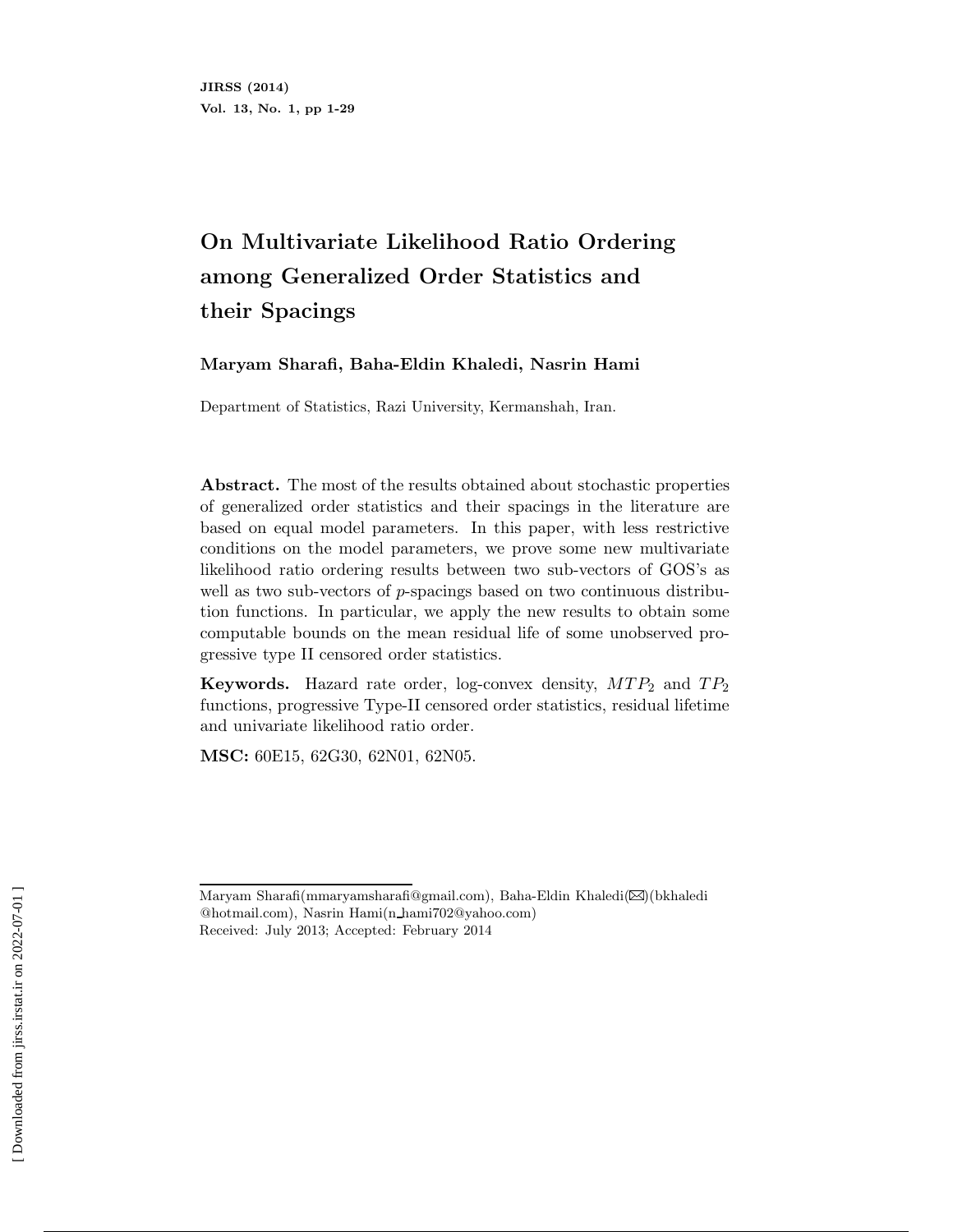# **1 Introduction**

Let  $X_{(1,n,\tilde{m},k)}, \cdots, X_{(n,n,\tilde{m},k)}$  be *n* generalized order statistics (GOS's) based on distribution function  $F$  with joint density function

$$
f(x_1, \ldots, x_n) = k \left( \prod_{j=1}^{n-1} \gamma_j \right) \prod_{j=1}^{n-1} (1 - F(x_j)^{m_j} (1 - F(x_n))^{k-1} \prod_{j=1}^{n} f(x_j),
$$
\n(1.1)

where  $n \in \mathbb{N}, k > 0, m_1, \dots, m_{n-1} \in \mathbb{R}, M_r = \sum_{j=r}^{n-1} m_j, 1 \le r \le$ <br> $n-1 \approx -k+n-r+M > 0$  for all  $r \in \{1, \dots, n-1\}$  and let  $n-1, \gamma_r = k+n-r+M_r > 0$  for all  $r \in \{1, \dots, n-1\}$ , and let  $\widetilde{m} = (m_1, \ldots, m_{n-1})$  if  $n \geq 2$  ( $\widetilde{m} \in \mathbb{R}$  arbitrary, if  $n = 1$ ) (see Kamps, 1995a,b). It is known that the distribution of GOS's from  $F$  is the same as that of

$$
(F^{-1}(U(1,n,\widetilde{m},k)),F^{-1}(U(2,n,\widetilde{m},k)),\ldots,F^{-1}(U(n,n,\widetilde{m},k))), (1.2)
$$

where  $(U(1, n, \widetilde{m}, k), U(2, n, \widetilde{m}, k), \ldots, U(n, n, \widetilde{m}, k))$ , is the vector of GOS's from a uniform distribution over  $(0, 1)$  with density function

$$
h(u_1, u_2, \dots, u_n) = k \left( \prod_{j=1}^{n-1} \gamma_j \right) \prod_{j=1}^{n-1} (1 - u_j)^{m_j} (1 - u_n)^{k-1}, \ u_1 \leq \dots \leq u_n.
$$
\n(1.3)

From Eq. (1.3), upon integrating out appropriate variables, we obtain the joint density function of  $(U(1, n, \tilde{m}, k), U(2, n, \tilde{m}, k), \ldots, U(i, n, \tilde{m}, k)),$ for  $1 \leq i \leq n$ , as

$$
h(u_1, u_2, \dots, u_i) = c_{i-1} \left( \prod_{j=1}^{i-1} (1 - u_j)^{m_j} \right) (1 - u_i)^{\gamma_i - 1}, \ \ 0 \le u_1 \le \dots \le u_i < 1.
$$

where the constant  $c_{i-1}$  is defined by  $c_{i-1} = \prod_{j=1}^{i} \gamma_j$ ,  $i = 1, \dots, n-1$ ,<br> $c_i = 0$  and  $\gamma_i = k$  $c_0 = 0$ , and  $\gamma_n = k$ .

Using specific set of parameters  $m_i$ 's and k, various ordered statistical data like usual order statistics, record values, progressive censoring, sequential order statistics among others are special cases of GOS's. For more details the reader is referred to Kamps (1995a) and Khaledi (2005).

As defined in Xie and Hu (2009), for a given positive integer  $p \leq n$ , let denote the vector of *p*-spacings of  $X_{(i,n,\widetilde{m},k)}$ 's by

$$
\mathbf{D}_{\mathbf{X}}^{(p)} = (D_{X,1,n}^{(p)}, D_{X,2,n}^{(p)}, \dots, D_{X,n-p,n}^{(p)}),
$$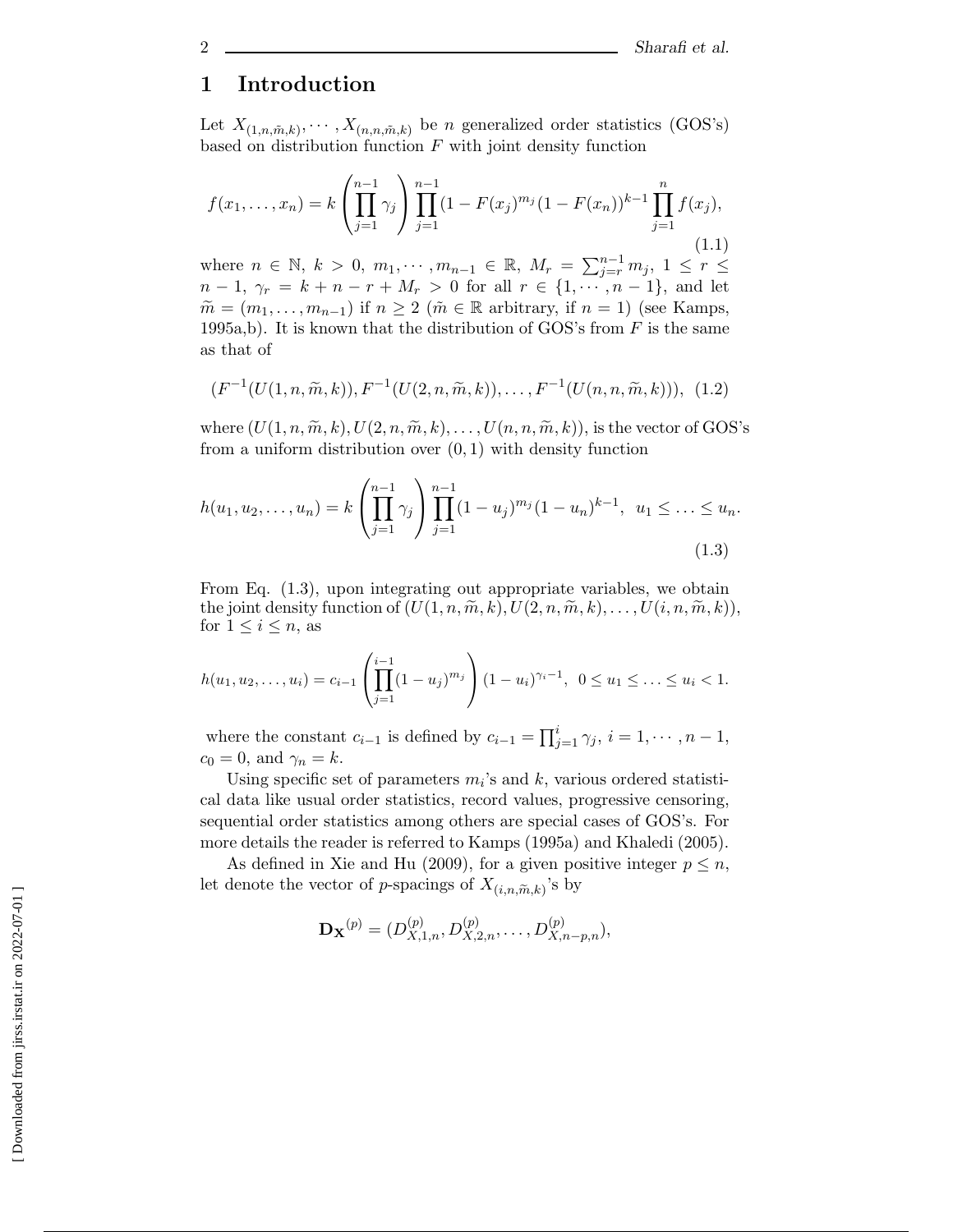where 
$$
D_{X,r,n}^{(p)} = X_{(r+p,n,\widetilde{m},k)} - X_{(r,n,\widetilde{m},k)}, r = 0, 1, \cdots, n-p
$$
 and  $X_{(0,n,\widetilde{m},k)} = 0$ .

Stochastic comparisons of GOS's as well as spacings of GOS's in one sample as well as two sample problems were discussed in Belzunce et al. (2005), Khaledi (2005), Khaledi and Kochar (2005), Hu and Zhuang (2005), Hu and Zhuang (2006), Fang et al. (2006), Hu et al. (2007), Zhuang and Hu (2007), Xie and Hu (2009) and Torrado et al. (2012). Recently, Balakrishnan et al. (2010) established some new stochastic ordering results among GOS's according to univariate as well as multivariate likelihood ratio orders, from which they obtained some interesting new results about stochastic comparisons of conditional GOS's which cover many results for usual order statistics obtained by Khaledi and Shaked (2007), Li and Zhao (2008), Zhao and Balakrishnan (2009) and many results for record values obtained by Khaledi and Shojaei (2007) and Khaledi et al. (2009).

The most of the results obtained about stochastic properties of GOS's and their spacings in the above mentioned references are based on the condition that the parameters  $m<sub>i</sub>$ 's in (1.1) are all equal. In this paper with less restrictive conditions on the  $m_i$ 's, we prove some new multivariate likelihood ratio ordering results between two sub-vectors of GOS's as well as two sub-vectors of  $p$ -spacings based on two distribution functions  $F$  and  $G$ .

The notion of multivariate likelihood ratio order and univariate likelihood ratio order is defined next.

**Definition 1.1.** Let **X** and **Y** be two n-dimensional random vectors with density functions  $f_{\mathbf{X}}$  and  $f_{\mathbf{Y}}$ , respectively. We say that **X** is less than **Y** in the multivariate likelihood ratio order, denoted by  $X \leq_{lr} Y$ , if

$$
f_{\mathbf{X}}(x_1, x_2, \cdots, x_n) f_{\mathbf{Y}}(y_1, y_2, \cdots, y_n)
$$
  
\n
$$
\leq f_{\mathbf{X}}(x_1 \wedge y_1, x_2 \wedge y_2, \cdots, x_n \wedge y_n) f_{\mathbf{Y}}(x_1 \vee y_1, x_2 \vee y_2, \cdots, x_n \vee y_n)
$$

for all  $(x_1, x_2,...,x_n)$  and  $(y_1, y_2,...,y_n)$  in  $\mathbb{R}^n$ , where  $\wedge$  and  $\vee$  denote the minimum and maximum operations, respectively.

Given a random vector **X** with density function  $f_{\mathbf{X}}$ , we say that **X** or  $f_{\mathbf{X}}$  is MTP<sub>2</sub> (multivariate totally positive of order 2) if  $\mathbf{X} \leq_{\text{lr}} \mathbf{X}$ . It is known that the multivariate likelihood ratio order as well as  $MTP_2$ property of a random vector is closed under the marginal operator.

In the univariate case, given two random variables  $X$  and  $Y$  with density functions f and g, respectively, we say that X is less than Y in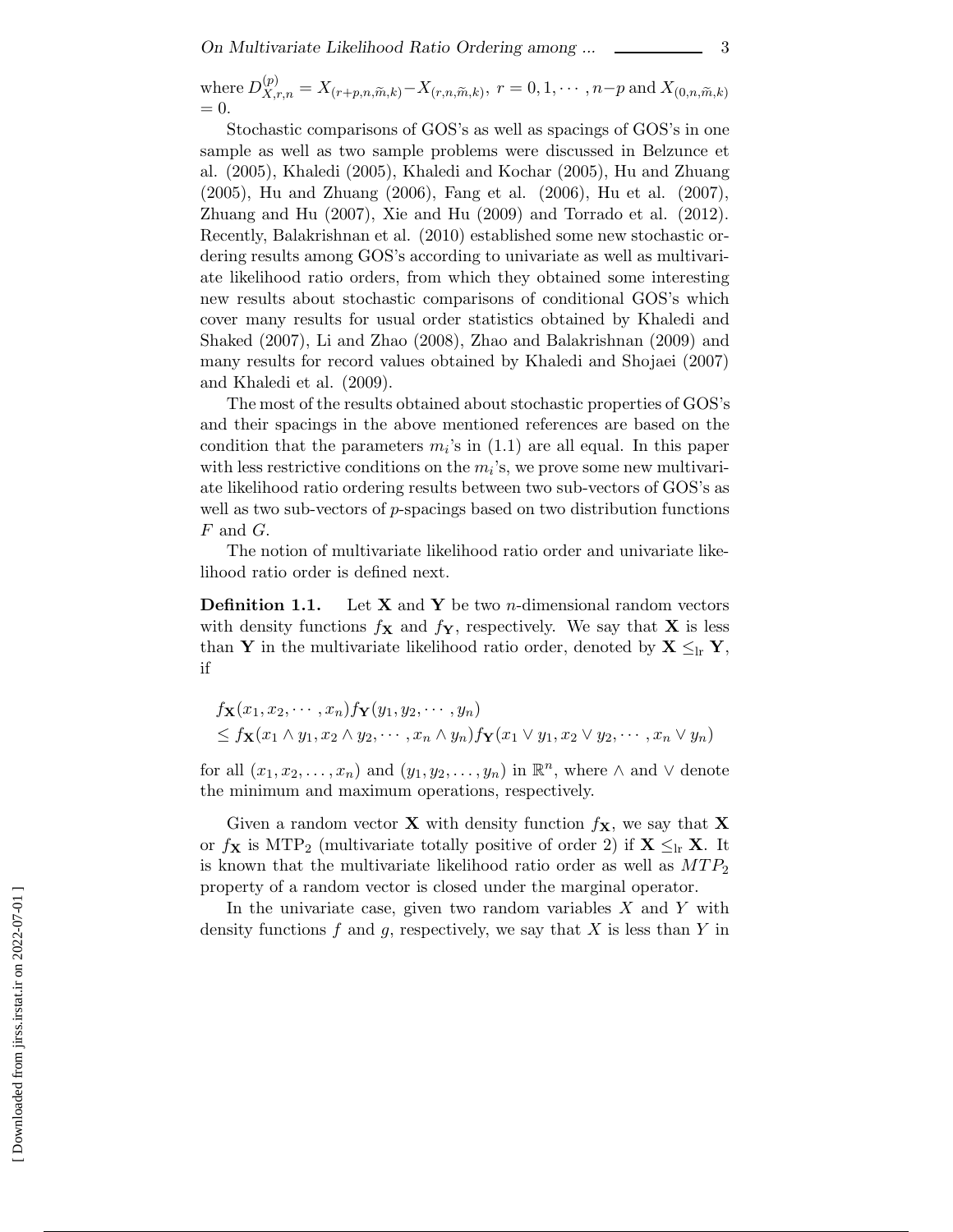the likelihood ratio order, denoted by  $X \leq_{\text{lr}} Y$ , if  $f(t)g(s) \leq f(s)g(t)$ for all  $s < t \in \mathbb{R}$ . For more details about these orderings the reader is referred to Shaked and Shanthikumar (2007, chapters 1 and 6).

Balakrishnan et al. (2010) considered the problem of stochastic comparisons of GOS's and proved the following result.

**Theorem 1.2.** *(Balakrishnan et al. (2010)) Let* X *and* Y *be two absolutely continuous random variables with distribution functions* F *and*  $G$ *, densities*  $f$  *and*  $g$ *, and hazard rates*  $r_F$  *and*  $r_G$ *, respectively. Let*  $\mathbf{X} = (X_{(1,n,m,k)}, \cdots, X_{(n,n,m,k)})$  and  $\mathbf{Y} = (Y_{(1,n',m,k)}, \cdots, Y_{(n',n',m,k)})$  be *random vectors of* m*-GOS's based on distributions* F *and* G*, respectively.*  $For r_1 \le r_2 < \cdots \le r_i \le n, r'_1 \le r'_2 \le \cdots \le r'_i \le n', r'_1 - r_1 = r'_2 - r_2 = \cdots = r' - r \ge \max\{0, r' - r_1\} \text{ if either }$  $\cdots = r'_i - r_i \ge \max\{0, n' - n\}, \text{ if either}$ 

- *(i)*  $X \leq_{lr} Y$  *and*  $m \geq 0$ *, or*
- *(ii)*  $X \leq_{hr} Y$ ,  $r_G(x)/r_F(x)$  *is increasing in* x*, and*  $-1 \leq m < 0$ *,*

*then*

$$
(X_{(r_1,n,m,k)}, X_{(r_2,n,m,k)}, \ldots, X_{(r_i,n,m,k)}) \leq \text{lr}
$$

$$
(Y_{(r'_1,n',m,k)}, Y_{(r'_2,n',m,k)}, \ldots, Y_{(r'_i,n',m,k)}).
$$

Let  $F$  denote an absolutely distribution function of a non-negative random variable X and assume that the vector of parameters  $m_X =$  $(m_1, m_2, \ldots, m_{n-1})$  in (1.1) for  $r_1 < r_2 < \cdots < r_i$ ,  $\{r_1, r_2, \ldots, r_i\}$  ⊂  $\{1, 2, 3, \ldots, n\}$ , satisfy that

 $m_1 = m_2 = \cdots = m_{r_1-1} = \mu_1, m_{r_1} = \mu^{(r_1)},$  $m_{r_1+1} = m_{r_1+2} = \cdots = m_{r_2-1} = \mu_2, m_{r_2} = \mu^{(r_2)},$  $m_{r_2+1} = m_{r_2+2} = \cdots = m_{r_3-1} = \mu_3, m_{r_3} = \mu^{(r_3)}, \ldots,$  $m_{r_{i-1}+1} = m_{r_{i-1}+2}, \dots = m_{r_i-1} = \mu_i, m_{r_i} = \mu^{(r_i)},$ and  $m_{r_i+l} = \mu_{r_i+l}, l = 1, \cdots, n-1-r_i$ . That is

$$
\mathbf{m}_{\mathbf{X}} = (\mu_1, \dots, \mu_1, \mu_1^{(r_1)}, \mu_2, \dots, \mu_2, \mu_2^{(r_2)}, \dots, \mu_i, \dots, \mu_i, \mu^{(r_i)},
$$
  

$$
\mu_{r_{i+1}}, \mu_{r_{i+2}}, \dots, \mu_{n-1}).
$$
 (1.4)

Similarly, we assume that G denote an absolutely distribution function of a non-negative random variable Y. Let, the vector of parameters  $m<sub>Y</sub>$  $(m_1, m_2, \ldots, m_{n-1})$  in (1.1) for  $r_1 < r_2 < \cdots < r_i$ ,  $\{r_1, r_2, \ldots, r_i\} \subset$  $\{1, 2, 3, \ldots, n\}$ , satisfy that

$$
m_1 = m_2 = \dots = m_{r_1 - 1} = \gamma_1, m_{r_1} = \gamma^{(r_1)},
$$
  
\n
$$
m_{r_1 + 1} = m_{r_1 + 2} = \dots = m_{r_2 - 1} = \gamma_2, m_{r_2} = \gamma^{(r_2)},
$$
  
\n
$$
m_{r_2 + 1} = m_{r_2 + 2} = \dots = m_{r_3 - 1} = \gamma_3, m_{r_3} = \gamma^{(r_3)}, \dots,
$$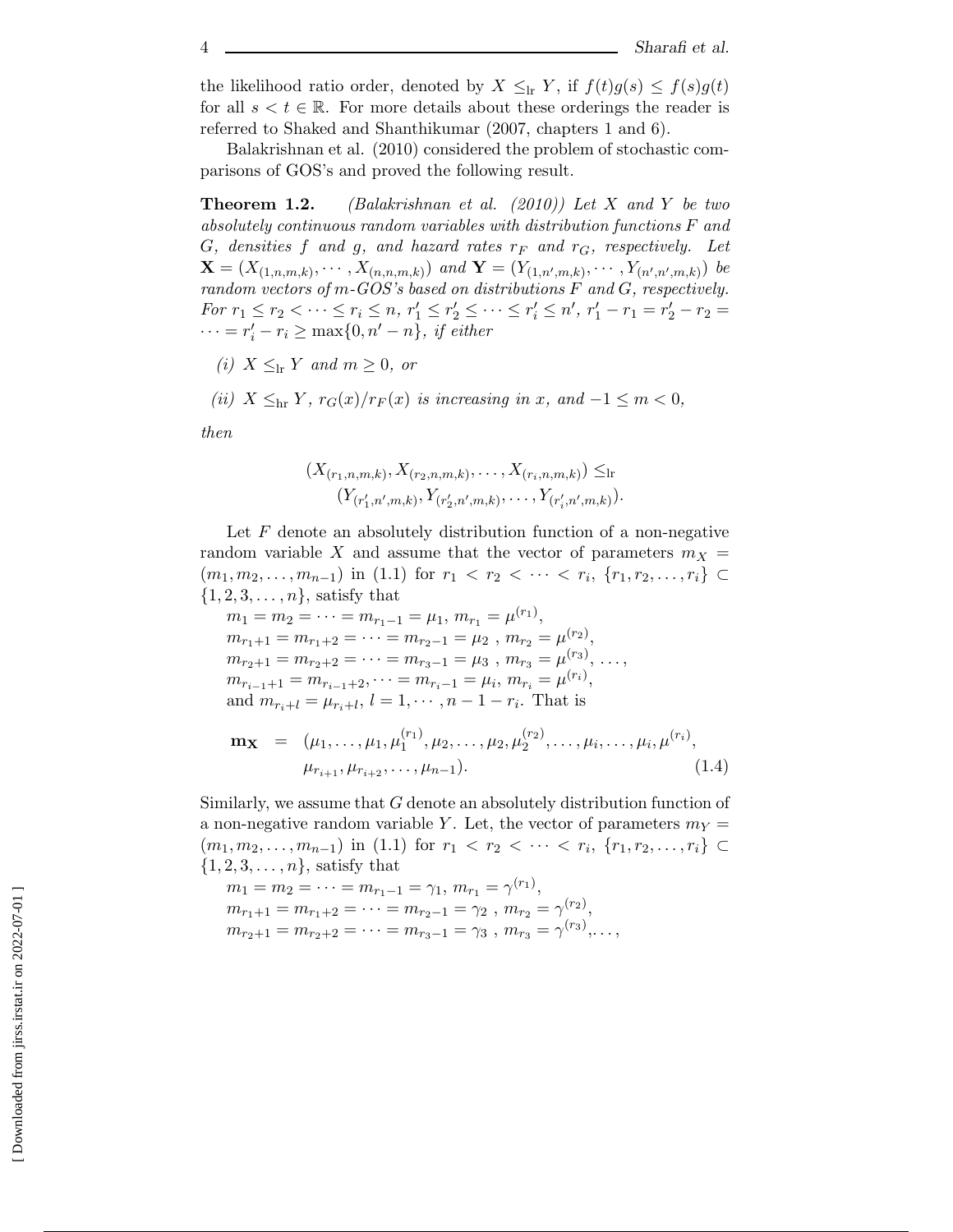$$
m_{r_{i-1}+1} = m_{r_{i-1}+2}, \dots = m_{r_i-1} = \gamma_i, m_{r_i} = \gamma^{(r_i)},
$$
  
and 
$$
m_{r_i+l} = \gamma_{r_i+l}, l = 1, \dots, n-1-r_i.
$$
 That is  

$$
\mathbf{m_Y} = (\gamma_1, \dots, \gamma_1, \gamma_1^{(r_1)}, \gamma_2, \dots, \gamma_2, \gamma_2^{(r_2)}, \dots, \gamma_i, \dots, \gamma_i, \gamma^{(r_i)},
$$

$$
\gamma_{r_{i+1}}, \gamma_{r_{i+2}}, \dots, \gamma_{n-1}).
$$

$$
(1.5)
$$

In Section 2, we generalize Theorem 1.2 to the cases when the set of parameters of GOS's based on F is  $m_X$  and that of GOS's based on G is **m<sup>Y</sup>** (Theorem 2.6). In particular, we applied this result to obtain some computable bounds on the mean residual of some unobserved progressive type II censored order statistics.

Hu and Zhuang (2006) considered the problem of stochastic comparisons of p-spacings of GOS's when  $m_1 = m_2 = \ldots m_{n-1} = m$ and proved that if  $X \leq_{lr} Y$  and either X or Y has log-convex density, then  $D_{X,r,n}^{(p)} \leq_{lr} D_{Y,r,n}^{(p)}$ ,  $r = 0, \ldots, n - p$ . Xie and Hu (2009) further studied this problem and in one sample problem proved that if  $m_1 \geq m_2 \geq \ldots \geq m_{n-1} \geq 0$  and  $F$  has log-convex density, then  $D_{X,r,n}^{(p)} \leq_{lr} D_{X,r+1,n}^{p}$  and  $D_{X,r,n+1}^{(p)} \leq_{lr} D_{X,r,n}^{(p)}$ . Fang et al. (2006) obtained a multivariate likelihood ratio order result between tw of 1-spacings of GOS's in one sample problem. They showed that if  $F$ has log-convex density and  $m_j \geq 0$ ,  $j = 1, \ldots, n$ , then

$$
(D_{X,1,n+1}^{(1)}, D_{X,2,n+1}^{(1)}, \ldots, D_{X,n,n+1}^{(1)}) \leq_{lr} (D_{Y,1,n}^{(1)}, D_{Y,2,n}^{(1)}, \ldots, D_{Y,n,n}^{(1)})
$$

In Section 3, we prove that if  $X \leq_{lr} Y$  and either X or Y has log-convex density, then

$$
(D_{X,r_1,n}^{(p)}, D_{X,r_2,n}^{(p)}, \ldots, D_{X,r_n-p,n}^{(p)}) \leq_{lr} (D_{Y,r'_1,n}^{(p)}, D_{Y,r'_2,n}^{(p)}, \ldots, D_{Y,r'_n-p,n}^{(p)}),
$$

where  $D_{X,r_j,n}^{(p)}$  is the j<sup>th</sup> p-spacing of GOS's based on distribution function F with parameter  $\mathbf{m}_{\mathbf{X}}$  given in (1.4) and  $D_{Y,r}^{(p)}$  $Y_{,r'_j,n}^{(p)}$  is the *j*th *p*-spacing of GOS's based on distribution function G with parameter  $\mathbf{m}_{\mathbf{Y}}$  given in  $(1.5).$ 

#### **2 Multivariate** *lr* **Ordering among GOS's**

We shall be using the notion of totally positive of order 2 in this paper. We say that a function  $h(x, y)$  is totally positive of order 2  $(T P_2)$  if  $h(x, y) \geq 0$  and

$$
\left| \begin{array}{ll} h(x_1, y_1) & h(x_1, y_2) \\ h(x_2, y_1) & h(x_2, y_2) \end{array} \right| \ge 0, \tag{2.1}
$$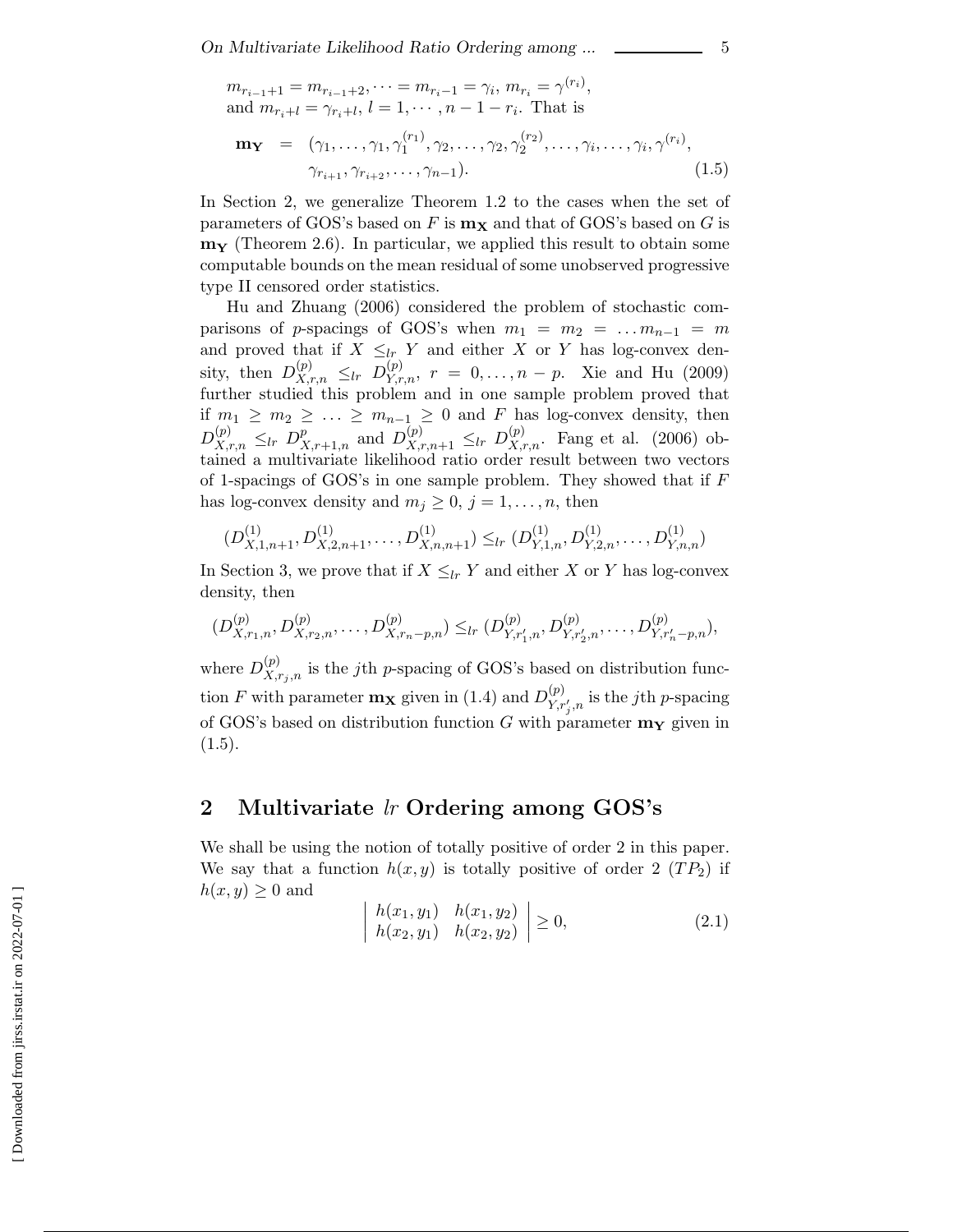whenever  $x_1 < x_2$ ,  $y_1 < y_2$ . We use the following lemma of Karlin (1968) p. 99).

**Lemma 2.3.** *Let* A*,* B *and* C *be subsets of the real line and let*  $L(x, z)$  *be*  $TP_2$  *in*  $(x, z)$  *and*  $M(x, y, z)$  *be*  $TP_2$  *in each pairs of*  $(z, x)$ *,*  $(z, y)$  and  $(x, y)$  for  $x \in A$ ,  $z \in B$  and  $y \in C$ . Then  $K(x, y) =$  $\int L(x, z)M(x, y, z) d\mu(z)$  *is*  $TP_2$  *in*  $(x, y)$  *for*  $x \in A$ *,*  $y \in C$ *.* Here  $\mu$ *is a sigma-finite measure.*

To prove the main results in this section we also need the following lemma which is a modified version of Lemma 2.5 in Balakrishnan et al. (2010).

**Lemma 2.4.** *Given random variables* X *and* Y *with distribution functions* F *and* G, if  $\mu \geq \gamma$  *and* 

- *(i)*  $X \leq_{lr} Y, \gamma \geq 0$  *or*
- *(ii)*  $X \leq_{hr} Y$ *,*  $r_G(x)/r_F(x)$  *is increasing in*  $x, -1 \leq \gamma < 0$ *,*

*then*

- *(a)*  $h_{\gamma}(G(x))/h_{\mu}(F(x))$  *is increasing in*  $x \in \mathbb{R}$ *, and*
- *(b)* for  $\mu \geq \gamma$ *, the function*

$$
l(x,y) = \frac{h_{\gamma}(G(y)) - h_{\gamma}(G(x))}{h_{\mu}(F(y)) - h_{\mu}(F(x))}
$$

*is increasing in*  $(x, y) \in \mathbb{R}$ , where

$$
h_m(x) = \begin{cases} \frac{1}{m+1}(1 - (1-x)^{m+1}), & m \neq -1 \\ -\log(1-x), & m = -1. \end{cases}
$$
 (2.2)

*Proof.* Let for  $\mu \neq -1$ ,  $\gamma \neq -1$ ,  $h_1^*(x)$  and  $h_2^*(x)$  be derivatives of  $h_\mu(F(x))$  and  $h_\gamma(G(x))$  with respect to x, respectively. That is  $h_1^*(x) = f(x)(\overline{F}(x))u - h^*(x) = g(x)(\overline{G}(x))$  $f(x)(\bar{F}(x))$ <sup>μ</sup>,  $h_2^*(x) = g(x)(\bar{G}(x))$ <sup>γ</sup>.

Let  $(i)$  holds, we give the proofs of parts  $(a)$  and  $(b)$ .

(a) For  $x \geq 0$  and  $i = 1, 2$  denote

$$
\varphi_i(x) = \int_0^\infty h_i^*(w) J_{(0 < w \leq x)}(w) dw.
$$

Since the likelihood ratio order implies the hazard rate order and  $\mu \geq \gamma$ , it follows that

$$
\frac{h_2^*(x)}{h_1^*(x)} = \frac{g(x)}{f(x)} \left[ \frac{\bar{G}(x)}{\bar{F}(x)} \right]^\gamma \left[ \frac{1}{\bar{F}(x)} \right]^{\mu - \gamma}
$$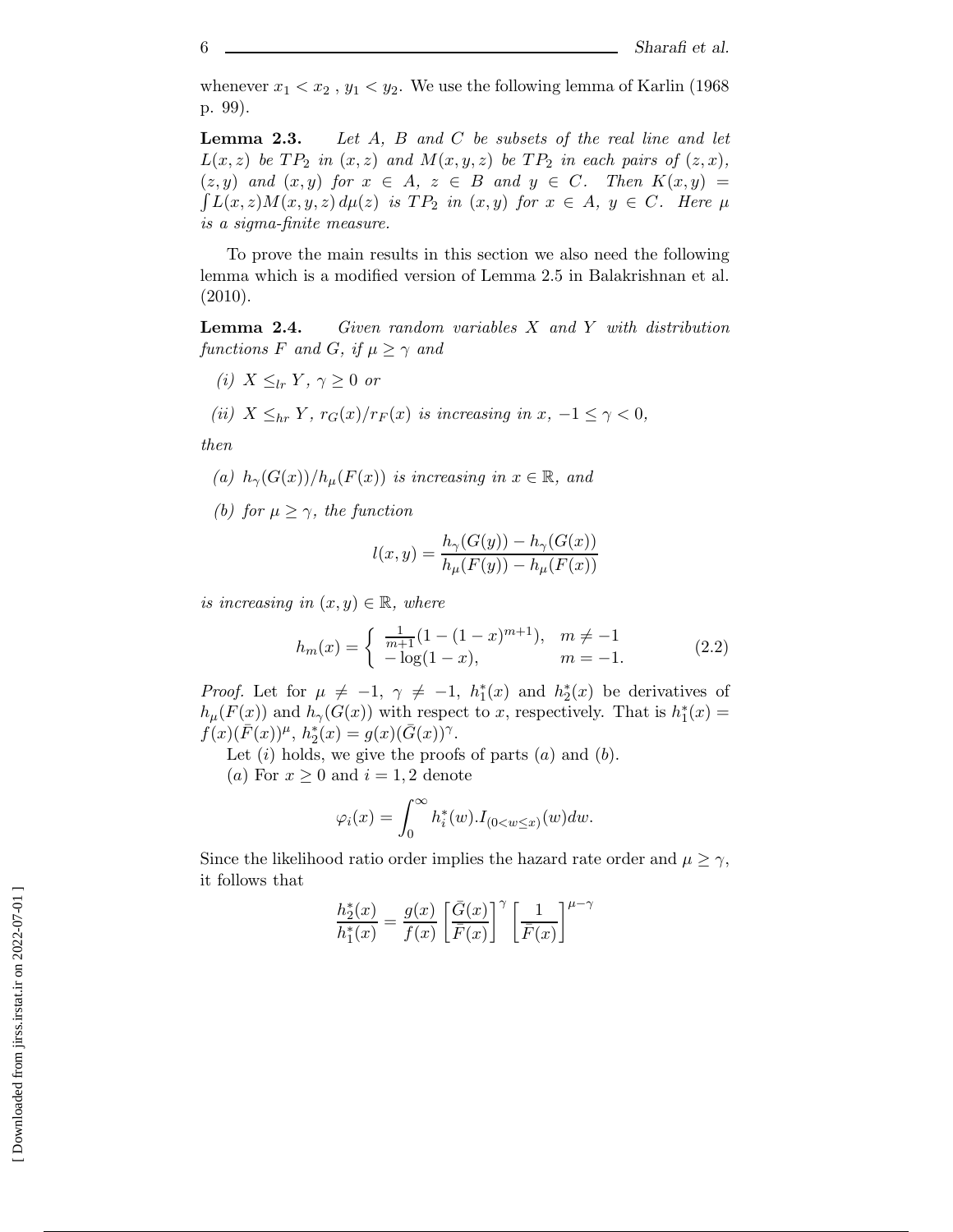is increasing in  $x \in \mathbb{R}_+$ . That is, the function  $h_i^*(w)$  is  $TP_2$  in  $(i, w) \in$ <br> $\{1, 2\} \times \mathbb{R}$ . On the other hand, the function  $L_2 \times \{w\}$  is  $TP_2$  in  $\{1,2\}\times\Re_+$ . On the other hand, the function  $I_{(0\lt w\lt x)}(w)$  is  $TP_2$  in  $(w, x) \in (0, x) \times \mathbb{R}_+$ . Combining these observations, it follows from Lemma 2.3 that  $\varphi_i(x)$  is  $TP_2$  in  $(i, x) \in \{1, 2\} \times \Re_+$  which is the required result.

(b) For  $y \geq x$  and  $i = 1, 2$ , let

$$
\psi_i(x,y) = \int_0^\infty h_i^*(w) I_{(x < w \le y)}(w) dw.
$$

From part (a), the function  $h_i^*(w)$  is  $TP_2$  in  $(i, w) \in \{1, 2\} \times \mathbb{R}_+$ . It<br>is easy to show that the indicator function  $L$ , is  $TP$ , in  $(w, x) \in$ is easy to show that the indicator function  $I_{(x\lt w\lt y)}$  is  $TP_2$  in  $(w, x) \in$  $\Re_+ \times (0, y)$  for each fixed  $y \in \Re_+$ , and is  $TP_2$  in  $(w, y) \in \Re_+ \times (x, \infty)$ for each fixed  $x \in \mathbb{R}_+$ . Therefore, by Lemma 2.3, the function  $\psi_i(x, y)$ is  $TP_2$  in  $(i, x) \in \{1, 2\} \times (0, y)$  for each fixed  $y \in \Re_+$  and is  $TP_2$  in  $(i, y) \in \{1, 2\} \times (x, \infty)$  for each fixed  $x \in \Re_+$  which are equivalent to that

$$
l(x,y) = \frac{\psi_2(x,y)}{\psi_1(x,y)}
$$

is increasing in  $(x, y) \in \mathbb{R}^2_+$ ,  $y \geq x$ .

Now, let  $(ii)$  holds. It is seen that

$$
\blacktriangle
$$
 For  $-1 < \gamma < 0$ ,

$$
\frac{h_2^*(x)}{h_1^*(x)} = \frac{g(x)}{f(x)} \left[ \frac{\bar{G}(x)/g(x)}{\bar{F}(x)/f(x)} \right]^\gamma \left[ \frac{g(x)}{f(x)} \right]^\gamma
$$

$$
= \left[ \frac{g(x)}{f(x)} \right]^{\gamma+1} \times \left[ \frac{r_F(x)}{r_G(x)} \right]^\gamma \times \left[ \frac{1}{\bar{F}(x)} \right]^{\mu-\gamma} \tag{2.3}
$$

is increasing in  $x \in \mathbb{R}_+$ , since if  $r_G(x)/r_F(x)$  is increasing in x and  $X \leq_{hr} Y$  then  $X \leq_{lr} Y$  (cf. Belzunce et al., (2001), Lemma 3.5). **■** For  $\gamma = -1$  and  $\mu = -1$ , if  $r_G(x)/r_F(x)$  is increasing in x, then

$$
\frac{h_{-1}(G(x))}{h_{-1}(F(x))} = \frac{-\log \bar{G}(x)}{-\log \bar{F}(x)}
$$

$$
= \frac{\int_0^u r_G(u) du}{\int_0^x r_F(u) du}
$$
(2.4)

is increasing in  $x \in \Re_+$ .

Now, the required results follows by the same arguments used to prove the results under the assumptions given in  $(i)$ .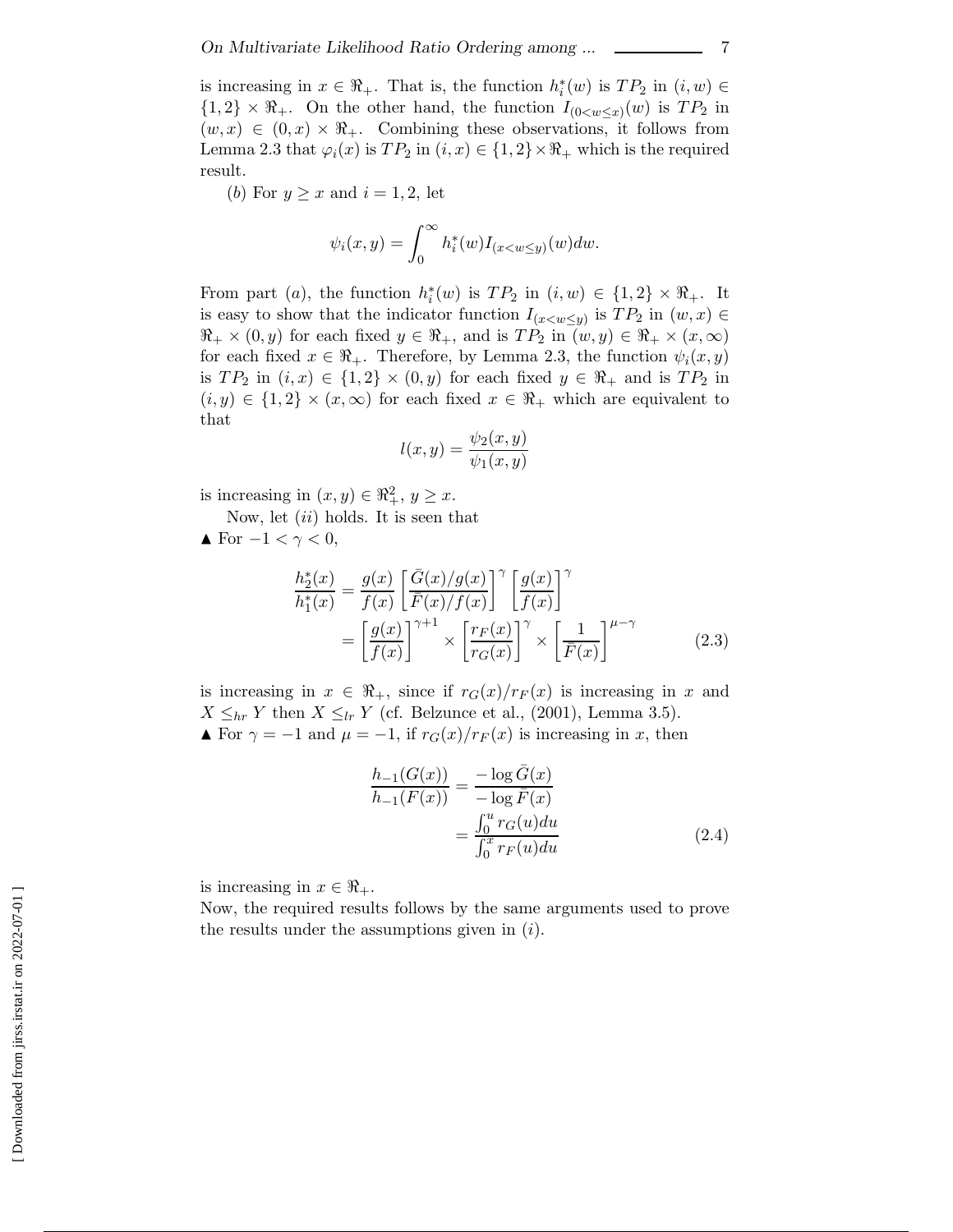$\blacktriangle$  For  $\gamma = -1$  and  $\mu > -1$ , define derivative of  $h_{-1}(G(x))$  by  $h_3^*(x) =$  $\frac{g(x)}{\overline{G}(x)}$ , and

$$
\varsigma_i(x) = \int_0^\infty h_i^*(w) \cdot I_{(0 < w \leq x)}(w) dw,
$$

where  $x \geq 0$  and  $i = 1, 3$ . Since the hazard rate order satisfies and  $\mu + 1 > 0$ , thus

$$
\frac{h_3^*(x)}{h_1^*(x)} = \frac{r_G(x)}{r_F(x)} \left[ \frac{1}{\overline{F}(x)} \right]^{\mu+1}
$$

is increasing in  $x \in \mathbb{R}_+$ . That is, the function  $h_i^*(w)$  is  $TP_2$  in  $(i, w) \in$ <br> $\{1, 3\} \times \mathbb{R}$ . On the other hand, the function  $L_{i_1} \times \cdots \times \mathbb{R}$ . In  $\{1,3\} \times \mathbb{R}_+$ . On the other hand, the function  $I_{(0 \lt w \leq x)}(w)$  is  $TP_2$  in  $(w, x) \in (0, x) \times \mathbb{R}_+$ . With using these observations and again applying Lemma 2.3, we conclude that  $\varsigma_i(x)$  is  $TP_2$  in  $(i, x) \in \{1, 3\} \times \Re_+$ . This completes the proof of the Lemma. completes the proof of the Lemma.

Let  $\mathbf{X}_{\mathbf{m}_{\mathbf{X}}}^{(i)} = (X_{(r_1,n,\mathbf{m}_{\mathbf{X}},k)}, X_{(r_2,n,\mathbf{m}_{\mathbf{X}},k)},\ldots,X_{(r_i,n,\mathbf{m}_{\mathbf{X}},k)})$  be a subvector of GOS's based on absolutely continuous distribution function  $F$ , where  $m_X$  is the same as that in  $(1.4)$ . To prove the main results we need to derive an expression for the density function of  $\mathbf{X}_{\mathbf{m}\mathbf{x}}^{(i)}$ , denoted by  $f_{r_1,r_2,...,r_i}$ , which is of independent interest, includes the m-GOS's as an special case, covers the results of Lemma 2.6 in Balakrishnan et al. (2010) and generalizes the result of Lemma 3.1.7. in Kamps (1995a).

**Lemma 2.5.** *Given a random vector*  $(X_{(1,n,\mathbf{m_x},k)}, \cdots, X_{(n,n,\mathbf{m_x},k)})$  *of GOS's from an absolutely continuous distribution function* F *and density function* f*, the joint density of* **X**(**i**) **<sup>m</sup><sup>X</sup>** *for* <sup>r</sup><sup>1</sup> < r<sup>2</sup> <sup>&</sup>lt; ··· < ri*,* <sup>i</sup> <sup>≤</sup> <sup>n</sup> *and*  $x_{r_1} < x_{r_2} < \cdots < x_{r_i}$  *is given by* 

$$
f_{(r_1,r_2,...,r_i)}(x_{r_1}, x_{r_2},..., x_{r_i})
$$
\n
$$
= \frac{c_{r_i-1}}{(r_1-1)!\prod_{j=1}^{i-1}(r_{j+1}-r_j-1)!} (\overline{F}(x_{r_i}))^{k+n-r_i+M_{r_i}-1} f(x_{r_i}) h_{\mu_1}^{r_1-1}(F(x_{r_1}))
$$
\n
$$
\times \prod_{j=1}^{i-1} (\overline{F}(x_{r_j}))^{\mu^{(r_j)}} [h_{\mu_{j+1}}(F(x_{r_{j+1}})) - h_{\mu_{j+1}}(F(x_{r_j}))]^{r_{j+1}-r_j-1} f(x_{r_j}), (2.5)
$$

*where*  $c_{r_i-1} = \prod_{i=1}^{r_i} \gamma_i$  *and*  $h_m$  *and*  $\mathbf{m_X}$  *are as given in* (2.2) *and* (1.4)*, respectively respectively.*

*Proof.* It follows from (1.2) that the distribution of

 $(X_{(r_1, n, \mathbf{m_x}, k)}, X_{(r_2, n, \mathbf{m_x}, k)}, \ldots, X_{(r_i, n, \mathbf{m_x}, k)})$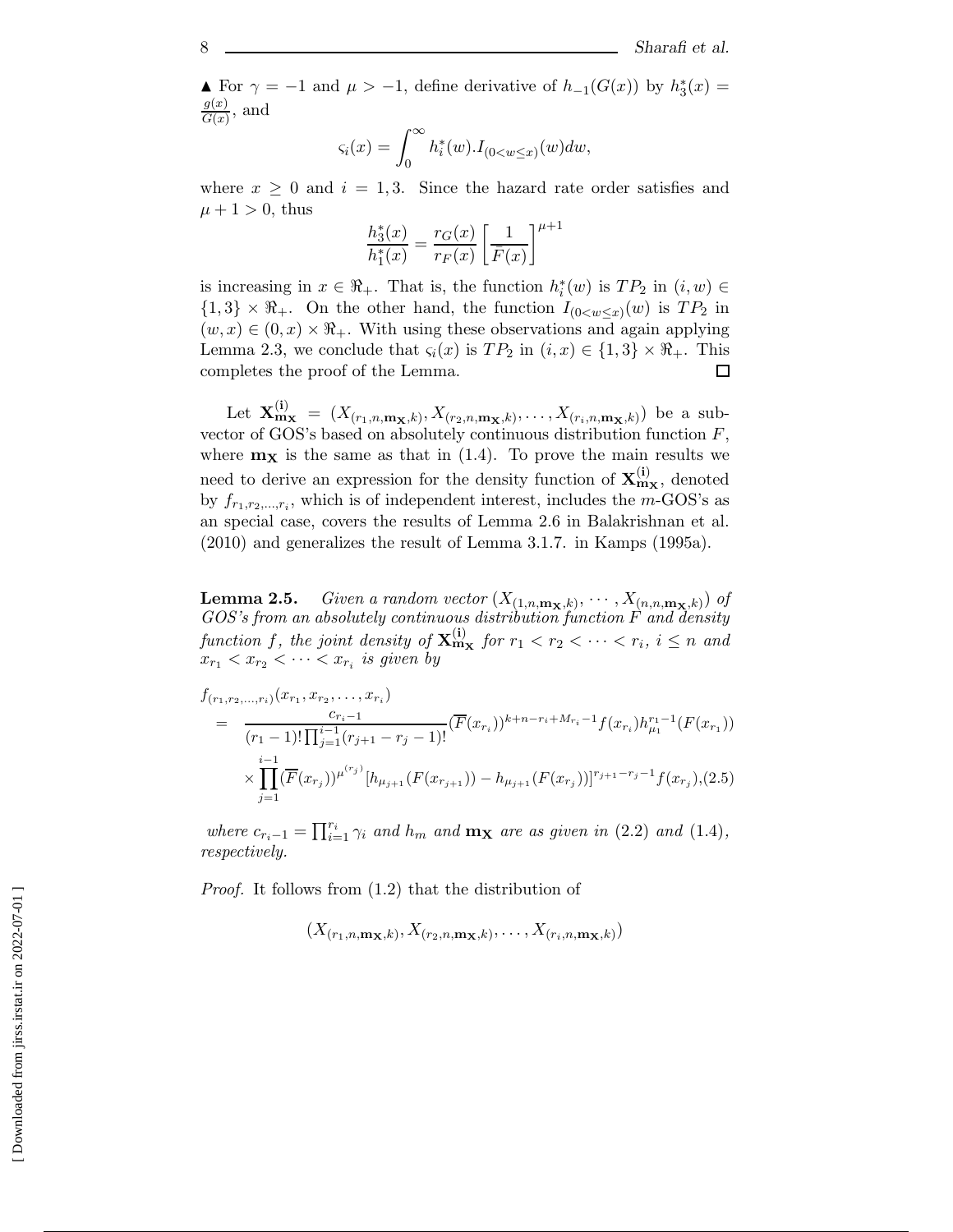is the same as that of

$$
(F^{-1}(U(r_1, n, \mathbf{m}_\mathbf{X}, k)), F^{-1}(U(r_2, n, \mathbf{m}_\mathbf{X}, k)), \dots, F^{-1}(U(r_i, n, \mathbf{m}_\mathbf{X}, k))).
$$
\n(2.6)

The joint density function of

$$
(U(r_1,n,\mathbf{m_X},k),U(r_2,n,\mathbf{m_X},k),\ldots,U(r_i,n,\mathbf{m_X},k))
$$

can be derived as follows:

$$
h_{(r_{1},r_{2},...,r_{i})}(u_{r_{1}},u_{r_{2}},...,u_{r_{i}})
$$
\n
$$
= \int_{0}^{u_{r_{1}}} \int_{u_{r_{1}}}^{u_{r_{1}}} \cdots \int_{u_{r_{1}-2}}^{u_{r_{1}}} \int_{u_{r_{1}}-1}^{u_{r_{2}}} \cdots \int_{u_{r_{2}}-2}^{u_{r_{2}}} \cdots
$$
\n
$$
\int_{u_{r_{i}-1}-2}^{u_{r_{i}-1}} \int_{u_{r_{i}-1}}^{u_{r_{i}}} \cdots \int_{u_{r_{i}-3}}^{u_{r_{i}}} \int_{u_{r_{i}-2}}^{u_{r_{i}}} h(u_{1},u_{2}\cdots,u_{r_{i}})
$$
\n
$$
= \int_{0}^{u_{r_{i}-1}} \cdots du_{r_{i}-1}u du_{r_{i-1}+2} du_{r_{i-1}+1} du_{r_{i-1}-1} \cdots
$$
\n
$$
= \int_{0}^{u_{r_{1}}} \int_{u_{1}}^{u_{r_{1}}} \cdots \int_{u_{r_{1}-2}}^{u_{r_{1}}} \int_{u_{r_{1}}-1}^{u_{r_{2}}} \cdots
$$
\n
$$
\int_{u_{r_{2}}-2}^{u_{r_{2}}} \cdots \int_{u_{r_{i}-1}-2}^{u_{r_{i}-1}} \int_{u_{r_{i}-1}}^{u_{r_{i}}} \int_{u_{r_{i}+1}}^{u_{r_{2}}} \cdots
$$
\n
$$
\int_{u_{r_{2}}-2}^{u_{r_{2}}} \cdots \int_{u_{r_{i-1}-2}}^{u_{r_{i}-1}} \int_{u_{r_{i}-1}}^{u_{r_{i}}} \cdots
$$
\n
$$
\int_{u_{r_{i}-3}}^{u_{r_{i}}} \int_{u_{r_{i}-1}-2}^{u_{r_{i}}} \cdots \int_{u_{r_{i-1}+1}}^{u_{r_{i}}} \cdots
$$
\n
$$
\int_{u_{r_{i}-3}}^{u_{r_{i}}} \int_{u_{r_{i-1}-2}}^{u_{r_{i}}} \cdots (1-u_{r_{i}})^{k+n-r_{i}+M_{r_{i}}-1} \prod_{j=1}^{r_{j-1}} h'_{\mu_{j}}(u_{j})(1-u_{r_{1}})^{m_{r_{1}}}
$$
\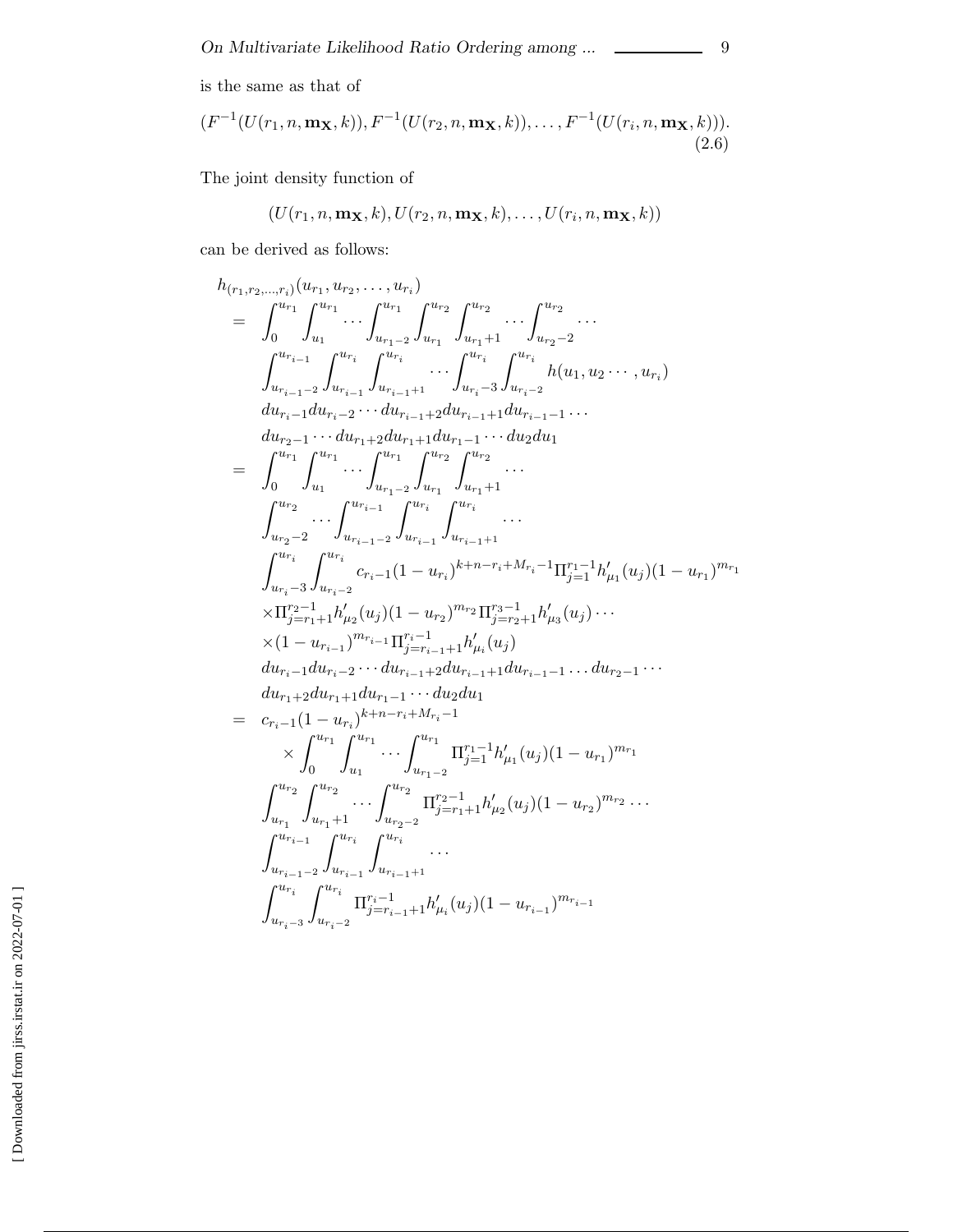$$
du_{r_{i-1}}du_{r_{i-2}}\cdots du_{r_{i-1}+2}du_{r_{i-1}+1}du_{r_{i-1}-1}\ldots du_{r_{2}-1}\cdots
$$
\n
$$
du_{r_{1}+2}du_{r_{1}+1}du_{r_{1}-1}\cdots du_{2}du_{1}
$$
\n
$$
= \frac{c_{r_{i}-1}}{(r_{i}-r_{i-1}-1)!(r_{i-1}-r_{i-2}-1)!\ldots(r_{2}-r_{1}-1)!(r_{1}-1)!}
$$
\n
$$
\times (1-u_{r_{i}})^{k+n-r_{i}+M_{r_{i}}-1}(1-u_{r_{i-1}})^{m_{r_{i-1}}}\ldots(1-u_{r_{1}})^{m_{r_{1}}}
$$
\n
$$
\times [h_{\mu_{i}}(u_{r_{i}})-h_{\mu_{i}}(u_{r_{i-1}})]^{r_{i}-r_{i-1}-1}
$$
\n
$$
\times [h_{\mu_{i-1}}(u_{r_{i-1}})-h_{\mu_{i-1}}(u_{r_{i-2}})]^{r_{i-1}-r_{i-2}-1}\ldots
$$
\n
$$
\times [h_{\mu_{2}}(u_{r_{2}})-h_{\mu_{2}}(u_{r_{1}})]^{r_{2}-r_{1}-1}h_{\mu_{1}}^{r_{1}-1}(u_{r_{1}})
$$
\n
$$
= \frac{c_{r_{i}-1}}{(r_{1}-1)!\prod_{j=1}^{i-1}(r_{j+1}-r_{j}-1)!}(1-u_{r_{i}})^{k+n-r_{i}+M_{r_{i}}-1}h_{\mu_{1}}^{r_{1}-1}(u_{r_{1}})
$$
\n
$$
\times \prod_{j=1}^{i-1}(1-u_{r_{j}})^{m_{r_{j}}[h_{\mu_{r_{j+1}}}(u_{r_{j+1}})-h_{\mu_{j+1}}(u_{r_{j}})]^{r_{j+1}-r_{j}-1}.
$$
\n(2.7)

The result in  $(2.5)$  follows by using  $(2.6)$  in  $(2.7)$ .

 $\Box$ 

It is well known that for specific sets of parameters,  $n, k$  and  $m_i$ ,  $i = 1, \ldots, n-1$ , the GOS's are reduced to the well known ordered random variables. Below we discuss the ordinary order statistics,  $k$  record values and Pfeifer's record values.

**(A)** Order Statistics corresponding to a random sample from an absolutely continuous distribution function F denoted by  $X_{1:n} \leq \ldots \leq$  $X_{n:n}$  are special cases of GOS's with  $m_1 = \ldots = m_{n-1} = 0, k = 1$ . In this case  $\gamma_r = n-r+1, r = 1, \ldots, n-1$ . With these settings the joint density function given in (2.5) is reduced to the joint density function of  $X_{r_1:n},\ldots,X_{r_i:n}$  and it is given by

$$
f_{X_{r_1:n},...,X_{r_i:n}}(x_{r_1},...,x_{r_i})
$$
  
= 
$$
\frac{n(n-1)...(n-r_i+1)}{(r_1-1)!\prod_{j=1}^{i-1}(r_{j+1}-r_j-1)!}f(x_{r_1})F(x)^{r_1-1}
$$
  

$$
\times \prod_{j=1}^{i-1}(F(x_{r_{j+1}})-F(x_{r_j}))^{r_{j+1}-r_j-1}
$$
  

$$
\times f(x_{r_j})f(x_{r_i})\overline{F}^{n-r_i}(x_{r_i}).
$$
 (2.8)

It was used in Yao et al. (2008) to investigate dependence properties of generalized spacings of ordinary order statistics.

**(B)** k-Records. Let  $\{X_i, i \geq 1\}$  be a sequence of i.i.d random variables from an absolutely continuous distribution  $F$  and let  $k$  be a posi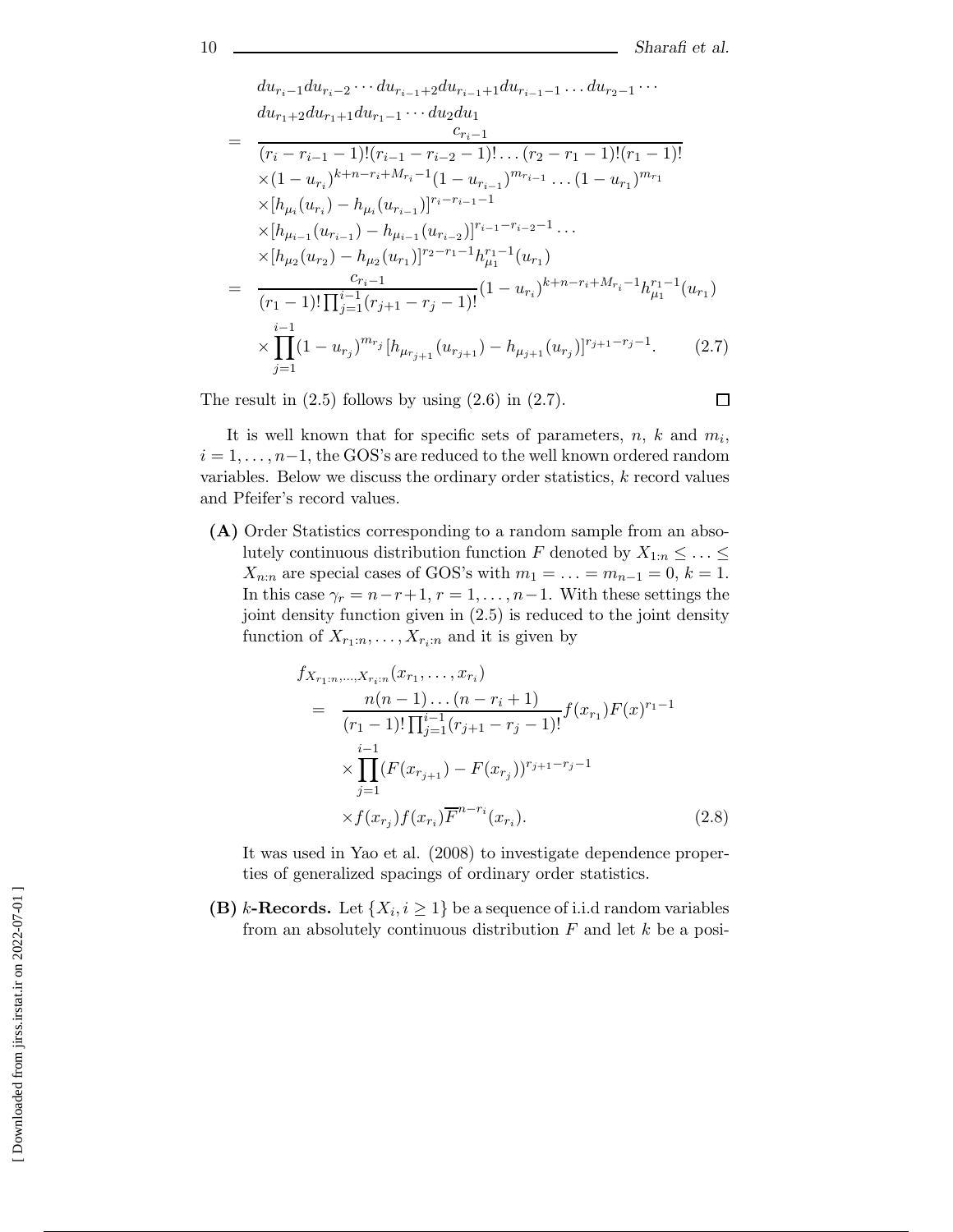tive integer. The random variables  $L^{(k)}(n)$  given by  $L^{(k)}(1) = 1$ ,

$$
L^{(k)}(n+1) = min\{j \in N; X_{j:j+k-1} > X_{L^{(k)}(n):L^{(k)}((n)+k-1)}\}, n \ge 1,
$$

are called the nth  $k$ -th record times and the quantities

 $X_{L^{(k)}(n):L^{(k)}((n)+k-1)}$  which we denote by  $R_n^k$  are termed the nth k-records (cf. Kamps, 1995a, p.34).

In the case  $m_1 = \ldots = m_{n-1} = -1$  and  $k \in N$ , the first n GOS's based on the distribution  $F$  are reduced to the first  $n$  k-records corresponding to a sequence of independent random variables from F. In this case  $\gamma_r = k, r = 1, \ldots, n-1$ . With these settings the joint density function given in (2.5) is reduced to the joint density function of  $R_{r_1}^k, \ldots, R_{r_i}^k$  and is given by

$$
f_{R_{r_1}^k, \dots, R_{r_i}^k}(x_{r_1}, \dots, x_{r_i})
$$
\n
$$
= \frac{k^{r_i}}{(r_1 - 1)! \prod_{j=1}^{i-1} (r_{j+1} - r_j - 1)!}
$$
\n
$$
\times (\overline{F}(x_{r_i})^{k-1} f(x_{r_i})) (-\log(\overline{F}(x_{r_1})))^{r_1 - 1}
$$
\n
$$
\times \left( \prod_{j=1}^{i-1} \left( (-\log(\overline{F}(x_{r_{j+1}}))) - (-\log(\overline{F}(x_{r_j}))) \right) \frac{f(x_{r_j})}{\overline{F}(x_{r_j})} \right) . (2.9)
$$

According to the best of our knowledge the above result is only available in the literature for the case when  $i = 2$  (cf. Kampsa, 1995, p. 68).

**(C) Pfeifer Model** For  $k = 1$  the k-records model reduces to the well know classic record model and for this model it is known that successive record values follows the conditional distribution given by

$$
P(R_n > x | R_{n-1} = x) = \frac{1 - F(y)}{1 - F(x)}, \quad \text{for } y > x. \tag{2.10}
$$

Pfeifer (1982a) generalized the above model and consider a model in which the successive (upper) records values constitute a Markov chain with nonstationary transition distribution given by

$$
P(R_r^* > x | R_{r-1}^* = x) = \frac{1 - F_r(y)}{1 - F_r(x)}, \text{ for } y > x.
$$

Such a dependence structure for the record value sequence can be produced as follows. Suppose we have a double array of independent random variables  $\{X_{l,j}; l,j \geq 1\}$  such that  $X_{l,j}$  distribution function  $F_l$ ,  $l \geq 1$ . Now take  $R_1^* = X_{1,1}$  and define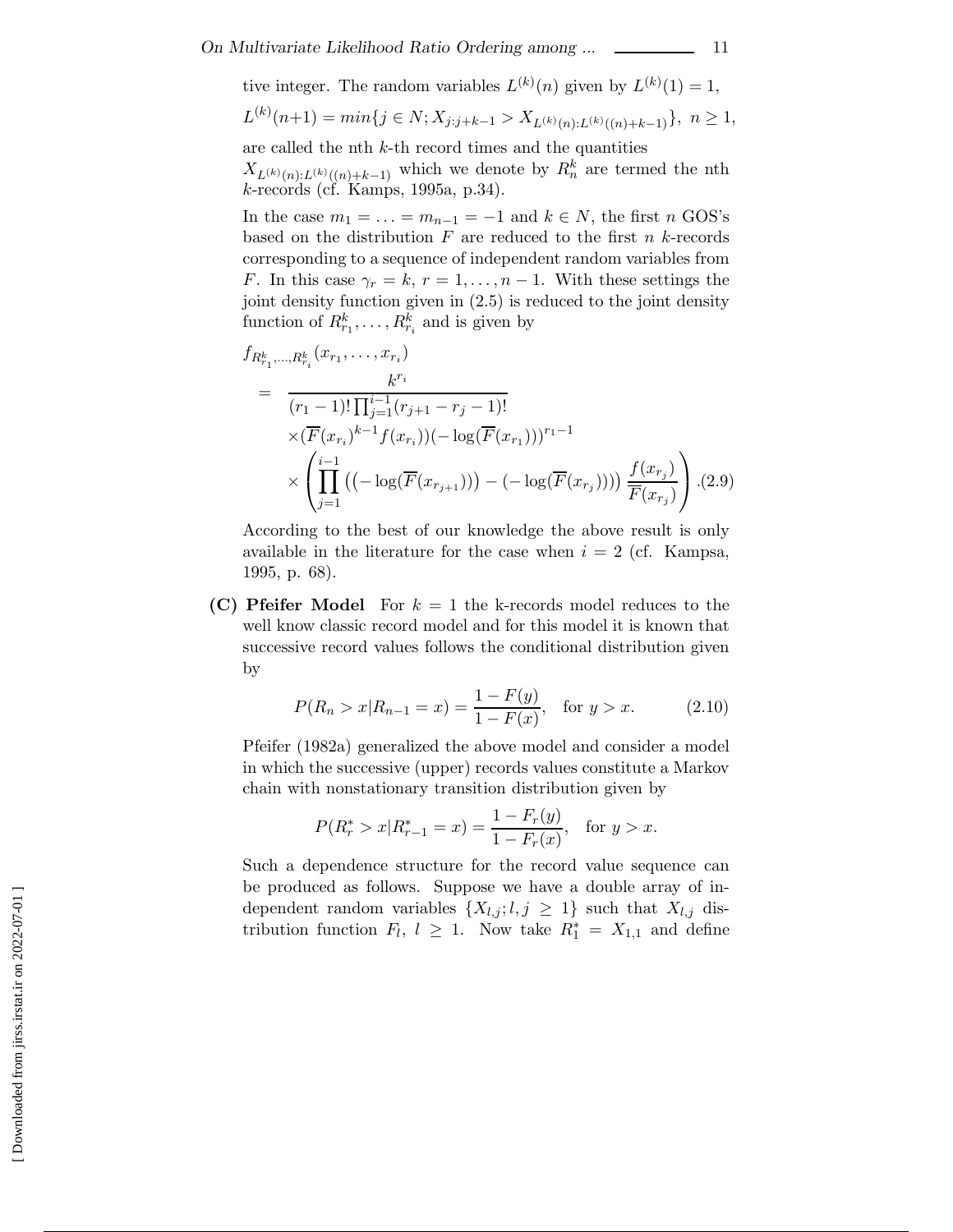$\delta_{l+1} = min\{j : X_{l+1,j} > R_l^*\}$  and  $R_l^* = X_{l,\delta_l}$  for  $l \geq 1$ , such that  $\delta_{l} = 1$ . This setting is called *Pteifer record model* (cf. Arnold Balled)  $\delta_1 = 1$ . This setting is called *Pfeifer record model* (cf. Arnold, Balakrishnan and Nagaraja, 1998, p.198 and Kampsa, 1995, p. 36). Pfeifer (1982b) showed that the sequence of jump-time generated by a pure birth process is identically distributed with records from Pfeifer models. Therefore the new results obtained here can be applied to this kind of Process.

For given positive real numbers  $\beta_1, \ldots, \beta_n$ , the model of GOS's based on distribution F with parameters  $m_i = \beta_i - \beta_{i+1} - 1$ ,  $i = 1, \ldots, n-1, k = \beta_n$  and therefore  $\gamma_i = \beta_i, i = 1, \ldots, n-1$ , is reduced to the Pfeifer's record model based on distribution

$$
F_r(t) = 1 - (1 - F(t))^{\beta_r}, \qquad (2.11)
$$

where  $F_r$  is the underlying distribution function until the rth record occurs.

Now, let for  $r_1 < r_2 < r_3 < n$ ,  $\beta_1 = \ldots = \beta_{r_1}, \beta_{r_1+1} = \ldots = \beta_{r_2}$ ,  $\beta_{r_2+1} = \ldots = \beta_{r_3}$  and  $\beta_l > 0$ ,  $l = r_3 + 1, \ldots, n$ . That is  $m_{\mathbf{X}}$  in (1.4) is

 $(-1,\ldots,-1,\beta_{r_1}-\beta_{r_1+1}-1,-1,\ldots,-1,\beta_{r_2}-\beta_{r_2+1}-1, (2.12))$ 

$$
-1,\ldots,-1,\beta_{r_3}-\beta_{r_3+1}-1,\beta_l-\beta_{l+1}-1,l=r_3+1,\ldots,n-1).
$$

Therefore,  $\mu_1 = \mu_2 = \mu_3 = -1$ ,  $\mu_1^{(r_1)} = \beta_{r_1} - \beta_{r_1+1} - 1$ ,  $\mu_2^{(r_2)} =$  $\beta_{r_2} - \beta_{r_2+1} - 1$  and  $\mu_3^{(r_3)} = \beta_{r_3} - \beta_{r_3+1} - 1$ . Using these observations, then the joint density function of  $R^*_{r_1}$ ,  $R^*_{r_2}$  and  $R^*_{r_3}$  is

$$
f_{R_{r_1}^*, R_{r_2}^*, R_{r_3}^*}(x_{r_1}, x_{r_2}, x_{r_3})
$$
\n
$$
= \frac{\beta_r^{r_1} \beta_{r+1}^{r_2 - r_1} \beta_{r_3}^{r_3 - r_2}}{(r_1 - 1)!(r_2 - r_1 - 1)!(r_3 - r_2 - 1)!}
$$
\n
$$
\times \quad (\overline{F}(x_{r_3})^{\beta_n - 1} f(x_{r_3})) (-\log(\overline{F}(x_{r_1})))^{r_1 - 1}
$$
\n
$$
\times \overline{F}(x_{r_1})^{\beta_{r_1} - \beta_{r_1 + 1} - 1} (-\log(\overline{F}(x_{r_2})) - (-\log(\overline{F}(x_{r_1}))))^{r_2 - r_1 - 1} f(x_{r_1})
$$
\n
$$
\times \overline{F}(x_{r_2})^{\beta_{r_2} - \beta_{r_2 + 1} - 1} (-\log(\overline{F}(x_{r_3})) - (-\log(\overline{F}(x_{r_2}))))^{r_3 - r_2 - 1} f(x_{r_2}).
$$
\n(2.13)

In this section we use this new expression to compare the above vector of Pfeifer records with that of classic records values according to the multivariate likelihood ratio ordering.

As discussed in Kamps (1995a,b), there are many other models like sequential order statistics, order statistics with non-integral sample size etc which can also be expressed as special cases of GOS's.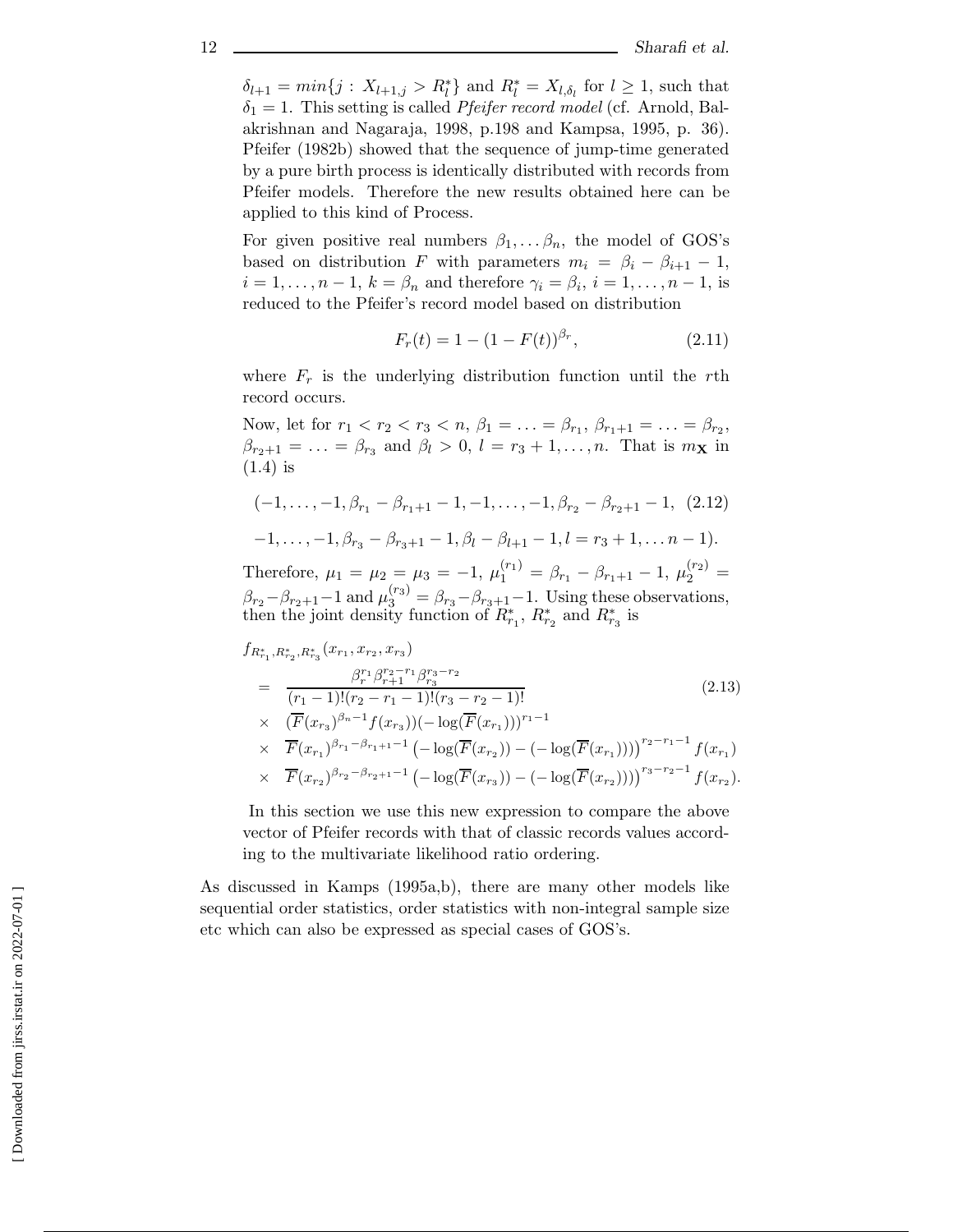Next result generalizes the results of Theorem 3.19 in Balakrishnan et al. (2010).

**Theorem 2.6.** *Let* X *and* Y *be two absolutely continuous random variables with distribution* F *and* G*, densities* f *and* g*, and hazard rates*  $r_F$  *and*  $r_g$ *, respectively. Let*  $(X_{(1,n,\mathbf{m_X},k)}, \cdots, X_{(n,n,\mathbf{m_X},k)})$  *and*  $(Y_{(1,n,\mathbf{m}\mathbf{y},k')},\cdots,Y_{(n,n,\mathbf{m}\mathbf{y},k')})$  be random vectors of GOS's based on dis-<br>tributions E and C respectively, where  $\mathbf{m}$ -and  $\mathbf{m}$ -are as given in (1.4) *tributions*  $\overrightarrow{F}$  *and*  $\overrightarrow{G}$ *, respectively, where*  $\mathbf{m_X}$  *and*  $\mathbf{m_Y}$  *are as given in* (1.4) *and* (1.5)*.* Let also  $r_1 \leq r_2 < \cdots \leq r_i \leq n$ ,  $r'_1 \leq r'_2 < \cdots \leq r'_i \leq n'$  and  $r' = r_i = r'_i = r_i > \max\{0, n' = n\}$ . For  $i = 1$ , i.e.  $r'_1 - r_1 = r'_2 - r_2 = \cdots = r'_i - r_i \ge \max\{0, n' - n\}$ . For  $j = 1, \ldots, i$ ,<br> $r_i \le \mu_i (r'_i) \le \mu_i (r_i)$ ,  $h > h'_i$ , and  $(n - n') + (n' - n) + (M - M) > 0$  $\gamma_j \le \mu_j, \, \gamma^{(r'_j)} \le \mu^{(r_j)}, \, k \ge k' \, \text{ and } (n - n') + (r'_i - r_i) + (M_{r_i} - M_{r'_i}) \ge 0$ *if*

- *(i)*  $X \leq_{\text{lr}} Y$  *and*  $\gamma_j \geq 0, \gamma^{(r'_j)} \geq 0$  *or*
- (*ii*)  $X \leq_{hr} Y$ ,  $r_G(x)/r_F(x)$  *is increasing in* x*, and*  $-1 \leq \gamma_j \leq 0$ ,<br>  $-1 \leq \gamma^{(r_j)} \leq 0$ ,

*then*

$$
(X_{(r_1, n, \mathbf{m}_\mathbf{X}, k)}, X_{(r_2, n, \mathbf{m}_\mathbf{X}, k)}, \dots, X_{(r_i, n, \mathbf{m}_\mathbf{X}, k)})
$$
  
 
$$
\leq_{\text{lr}} (Y_{(r'_1, n', \mathbf{m}_\mathbf{Y}, k')}, Y_{(r'_2, n', \mathbf{m}_\mathbf{Y}, k')}, \dots, Y_{(r'_i, n', \mathbf{m}_\mathbf{Y}, k')}).
$$
 (2.14)

*Proof.* (i). It is known that the vector of GOS's is  $\text{MTP}_2$  (cf. Belzunce et al.  $(2005)$ ). It is also known that any sub-vector of a MTP<sub>2</sub> vector is  $MTP_2$ . That is  $MTP_2$  property is preserved under marginalization. Combining these observations, it follows that both vectors  $(X_{(r_1,n,\mathbf{m_X},k)}, X_{(r_2,n,\mathbf{m_X},k)},\ldots,X_{(r_i,n,\mathbf{m_X},k)})$  and  $(Y_{(r'_1)})$  $(Y_{1,n',m\mathbf{Y},k'})^{\mathbf{Y}}$ ,  $Y_{(r'_2,n',m\mathbf{Y},k')}$ <sup>1</sup>,n-<sup>2</sup>,n-<sup>i</sup>,n-servation, to prove the required result, we only need to show that  $Y_{2,n',\mathbf{m_Y},k'}^{\prime},\ldots,Y_{(r'_{i})}^{\prime}$  $(\mathbf{w}_i', \mathbf{w}_i, \mathbf{w}_j, \mathbf{k}')$  are MTP<sub>2</sub>. Using this ob-

$$
\frac{g_{r'_1,r'_2,\dots,r'_i}(x_1,x_2,\dots,x_i)}{f_{r_1,r_2,\dots,r_i}(x_1,x_2,\dots,x_i)}
$$
 is increasing in  $(x_1 < x_2 < \dots < x_i) \in \mathbb{R}^i$ , (2.15)

where  $f_{r_1,r_2,\dots,r_i}$  and  $g_{r'_1}$  $x'_1, x'_2, \cdots, x'_i$  $\sum_{i}$  denote the joint densities of  $(X_{(r_1,n,\mathbf{m_X},k)},\ldots)$  $X_{(r_2,n,\mathbf{m_X},k)},\ldots,X_{(r_i,n,\mathbf{m_X},k)})$  and

 $(Y_{(r_1')})$  $(Y_{1,n',m_{\mathbf{Y}},k'})$ ,  $Y_{(r'_{2})}$  $\chi^2(r'_1,n',m_{\mathbf{Y}},k')$ ,  $\chi^2(r'_2,n',m_{\mathbf{Y}},k')$ ,  $\chi^2(r'_i,n',m_{\mathbf{Y}},k')$ , Khaledi and Shaked (2003), Remark 3.1).  $Y_{2,n',m_{\mathbf{Y}},k'}(n_2,\ldots,Y_{(r'_k)})$  $(\mathbf{r}'_i, n', \mathbf{m_Y}, k')$ , respectively (cf. Hu,

Let 
$$
\delta_1 = \mu^{(r_j)} - \gamma^{(r'_j)}
$$
 and  $\delta_2 = (k - k') + (n - n') + (r'_i - r_i) + (M_{r_i} - M_{r'_i}).$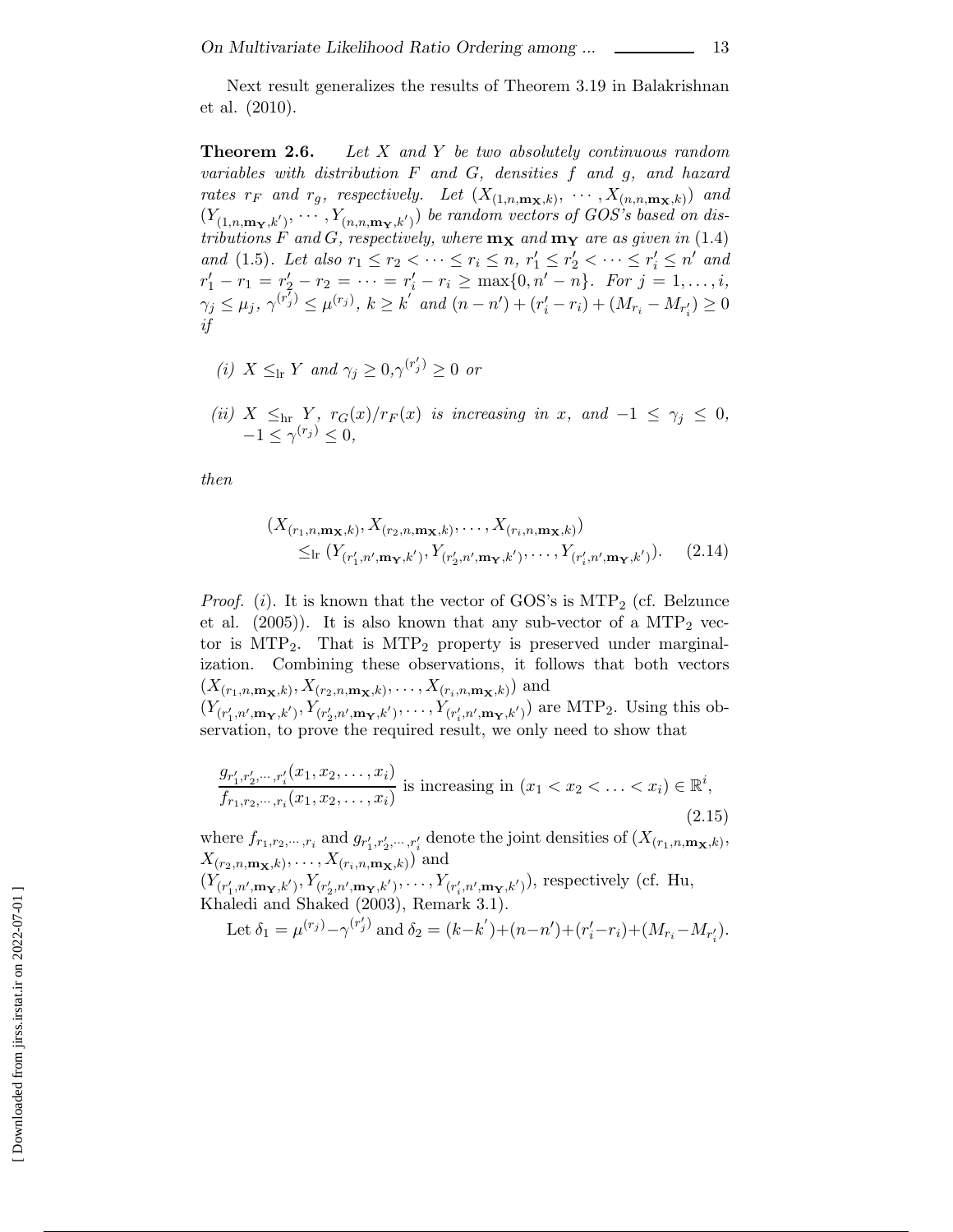Now, using  $(2.5)$ , for  $x_1 < x_2 < \ldots < x_i$ ,

$$
\frac{g_{r'_1,r'_2,\dots,r'_i}(x_1,x_2,\dots,x_i)}{f_{r_1,r_2,\dots,r_i}(x_1,x_2,\dots,x_i)} \propto \frac{g(x_i)}{f(x_i)} \left(\frac{\overline{G}(x_i)}{\overline{F}(x_i)}\right)^{k'+n'-r'_i+M_{r'_i}}
$$
\n
$$
\times \left(\frac{1}{\overline{F}(x_i)}\right)^{\delta_2} \prod_{j=1}^{i-1} \left(\frac{\overline{G}(x_j)}{\overline{F}(x_j)}\right)^{\gamma^{(r'_j)}} \left(\frac{1}{\overline{F}(x_j)}\right)^{\delta_1} \frac{g(x_j)}{f(x_j)}
$$
\n
$$
\times \left(\frac{(h_{\gamma_1}(G(x_1)))^{r'_1-1}}{(h_{\mu_1}(F(x_1)))^{r_1-1}}\right) \prod_{j=1}^{i-1} \left(\frac{(h_{\gamma_{j+1}}(G(x_{j+1})) - h_{\gamma_{j+1}}(G(x_j)))^{r'_{j+1}-r'_j-1}}{(h_{\mu_{j+1}}(F(x_{j+1})) - h_{\mu_{j+1}}(F(x_j)))^{r_{j+1}-r'_j-1}}\right).
$$

Under the assumptions given in  $(i)$ ,

$$
\frac{g(x_i)}{f(x_i)}, \frac{g(x_j)}{f(x_j)}, \frac{\overline{G}(x_i)}{\overline{F}(x_i)}^{k'+n'-r'_i+M_{r'_i}},
$$
\n
$$
\left(\frac{1}{\overline{F}(x_i)}\right)^{\delta_2}, \left(\frac{1}{\overline{F}(x_j)}\right)^{\delta_1} \text{ and } \left(\frac{\overline{G}(x_j)}{\overline{F}(x_j)}\right)^{\gamma^{(r'_j)}} \tag{2.16}
$$

are increasing in  $x_i \in \mathbb{R}$ . On the other hand, for  $\gamma_1 \leq \mu_1$ , it follows from Lemma 2.4 (*a*) that  $\frac{(h_{\gamma_1}(G(x_1)))^{r'_1-1}}{(h_{\gamma_1}(G(x_1)))^{r_1-1}}$  $\left(h_{\mu_1}(F(x_1))\right)$  $\frac{1}{r_1-1}$  is increasing in  $x_1 \in \mathbb{R}$  and for  $\gamma_i \leq \mu_i$ , it follows from Lemma 2.4(*b*) that

$$
\frac{(h_{\gamma_{j+1}}(G(x_{j+1}))-h_{\gamma_{j+1}}(G(x_j)))^{r'_{j+1}-r'_{j}-1}}{(h_{\mu_{j+1}}(F(x_{j+1}))-h_{\mu_{j+1}}(F(x_j)))^{r_{j+1}-r_{j}-1}}
$$

is increasing function in  $x_j$  as well as  $x_{j+1}$ .

Combining these observations, (2.15) is proved.

The proof of part (ii) is similar to that of part (i) and is omitted.  $\Box$ 

**Example 2.7.** Let  $\{R_n^k, n \geq 1\}$  be the sequence of k record values introduced in  $(B)$  based on an absolutely continuous distribution function G and  $\{R_n^*, n \geq 1\}$  be the sequence of Pfeifer's record values<br>introduced in  $(C)$ , If  $\beta \geq \beta$ ,  $i = 1$ ,  $n = 1$ ,  $k \geq \beta$ . That is introduced in (C). If  $\beta_i \geq \beta_{i+1}, i = 1, \ldots, n-1, k \geq \beta_n$ . That is **m<sup>X</sup>** and **m<sup>Y</sup>** in the statement of Theorem 2.6 are respectively given by (2.12) and  $(-1,-1,\ldots,-1,k)$ . With these setting if  $F \leq_{hr} G$  and  $r_G(x)/r_F(x)$  is increasing in x, then it follows from Theorem 2.6 (ii) that for  $r_1 < r_2 < r_3$ ,

$$
(R_{r_1}^*, R_{r_2}^*, R_{r_3}^*) \leq_{lr} (R_{r_1}^k, R_{r_2}^k, R_{r_3}^k)
$$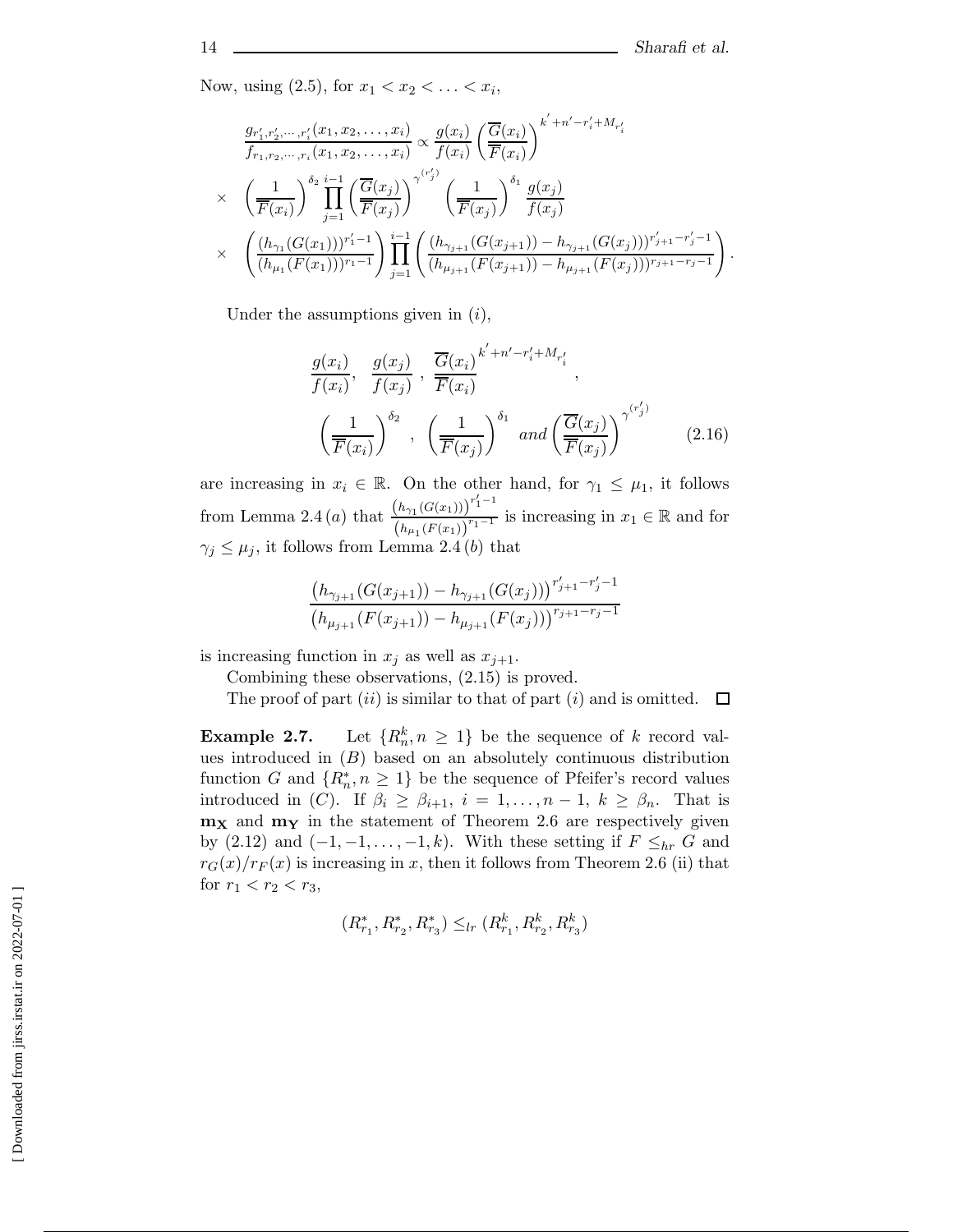**Theorem 2.8.** *Under the assumptions of Theorem* 2.6

$$
[X_{(r_1, n, \mathbf{m_X}, k)}, X_{(r_2, n, \mathbf{m_X}, k)}, \dots, X_{(r_i, n, \mathbf{m_X}, k)}]
$$
  
\n
$$
X_{(r_1, n, \mathbf{m_X}, k)}, X_{(r_2, n, \mathbf{m_X}, k)}, \dots, X_{(r_i, n, \mathbf{m_X}, k)} \in L] \leq
$$
  
\n
$$
[Y_{(r'_1, n', \mathbf{m_Y}, k')}, Y_{(r'_2, n', \mathbf{m_Y}, k')}, \dots, Y_{(r'_i, n', \mathbf{m_Y}, k')}]
$$
  
\n
$$
Y_{(r'_1, n', \mathbf{m_Y}, k')}, Y_{(r'_2, n', \mathbf{m_Y}, k')}, \dots, Y_{(r'_i, n', \mathbf{m_Y}, k')} \in L]
$$

*for all sublattices*  $L \subset \mathbb{R}^n$ .

*Proof.* Using  $(2.14)$ , the required result follows from Theorem 6.E.2 of Shaked and Shanthikumar (2007).  $\Box$ 

The reader is referred to Balakrishnan et al. (2010) for various examples of this result, given the different interesting sublattices. An example is given next.

**Example 2.9.** Let  $(X_{(r_1,n,\mathbf{m_X},k)}, X_{(r_2,n,\mathbf{m_X},k)},\ldots,X_{(r_i,n,\mathbf{m_X},k)})$  and  $\frac{\left(Y_{(r'_1)}\right)^{r'_2}}{\left(\frac{r'_1}{r'_2}\right)^{r'_1}}$  $(1(r'_1,n',m_{\mathbf{Y}},k),1(r'_2,n',m_{\mathbf{Y}},k),\ldots,1(r'_i,n',m_{\mathbf{Y}},k))$  be two sub-vectors of GOD's defined under the setup of Theorem 2.6. Let also that  $(x_{(1)} \leq \cdots \leq$  $(\mathbf{m}_{\mathbf{Y},k}), Y_{(r'_2)}$  $\mathbf{y}_{\mathbf{y},k},\ldots,\mathbf{y}_{(r_i)}$  $(\mathbf{m}_{\mathbf{Y},k})$  be two sub-vectors of GOS's  $x_{(n)}$  denote a non-decreasing arrangement of the components of a vector  $(x_1, \dots, x_n) \in \mathbb{R}^n$ . Now, consider the sublattice  $L_1 = [(x_{(1)}, \dots, x_{(n)}) \in$  $\mathbb{R}^{n}|x_{(1)} > t_1, x_{(3)} < t_2$ . Then, from Theorem 2.8 for  $t_1, t_2 \in \mathbb{R}$  and  $t_1 \leq t_2$ , we have that

$$
[X_{(r_2,n,\mathbf{m_X},k)} - t_1 | X_{(r_1,n,\mathbf{m_X},k)} > t_1, X_{(r_3,n,\mathbf{m_X},k)} < t_2]
$$
  
\$\leq\_{\rm lr} [Y\_{(r'\_2,n',\mathbf{m\_Y},k)} - t\_1 | Y\_{(r'\_1,n',\mathbf{m\_Y},k)} > t\_1, Y\_{(r'\_3,n',\mathbf{m\_Y},k)} < t\_2].\$

In particular, let  $r'_1 = 4, r'_2 = 6, r'_3 = 8, r_1 = 2, r_2 = 4, r_3 = 6$  then

$$
[X_{(4,n,\mathbf{m}_{\mathbf{X}},k)} - t_1 | X_{(2,n,\mathbf{m}_{\mathbf{X}},k)} > t_1, X_{(6,n,\mathbf{m}_{\mathbf{X}},k)} < t_2] \\
 \leq_{\text{lr}} [Y_{(6,n',\mathbf{m}_{\mathbf{Y}},k)} - t_1 | Y_{(4,n',\mathbf{m}_{\mathbf{Y}},k)} > t_1, Y_{(8,n',\mathbf{m}_{\mathbf{Y}},k)} < t_2].
$$

Note that this comparison does not follow from the results obtained in Balakrishnan et al. (2010).

# **3 Multivariate** *lr* **Ordering among Spacings of GOS's**

A random variable  $X$  with density function  $f$  is decreasing likelihood ratio (DLR) if  $f$  is log-convex and is increasing likelihood ratio (ILR) if f is log-concave. It is known that if f is DLR, then  $\overline{F}$  is log-convex and

$$
\frac{f(x+\delta)}{f(x)}
$$
 is increasing in  $x \ge 0$ ;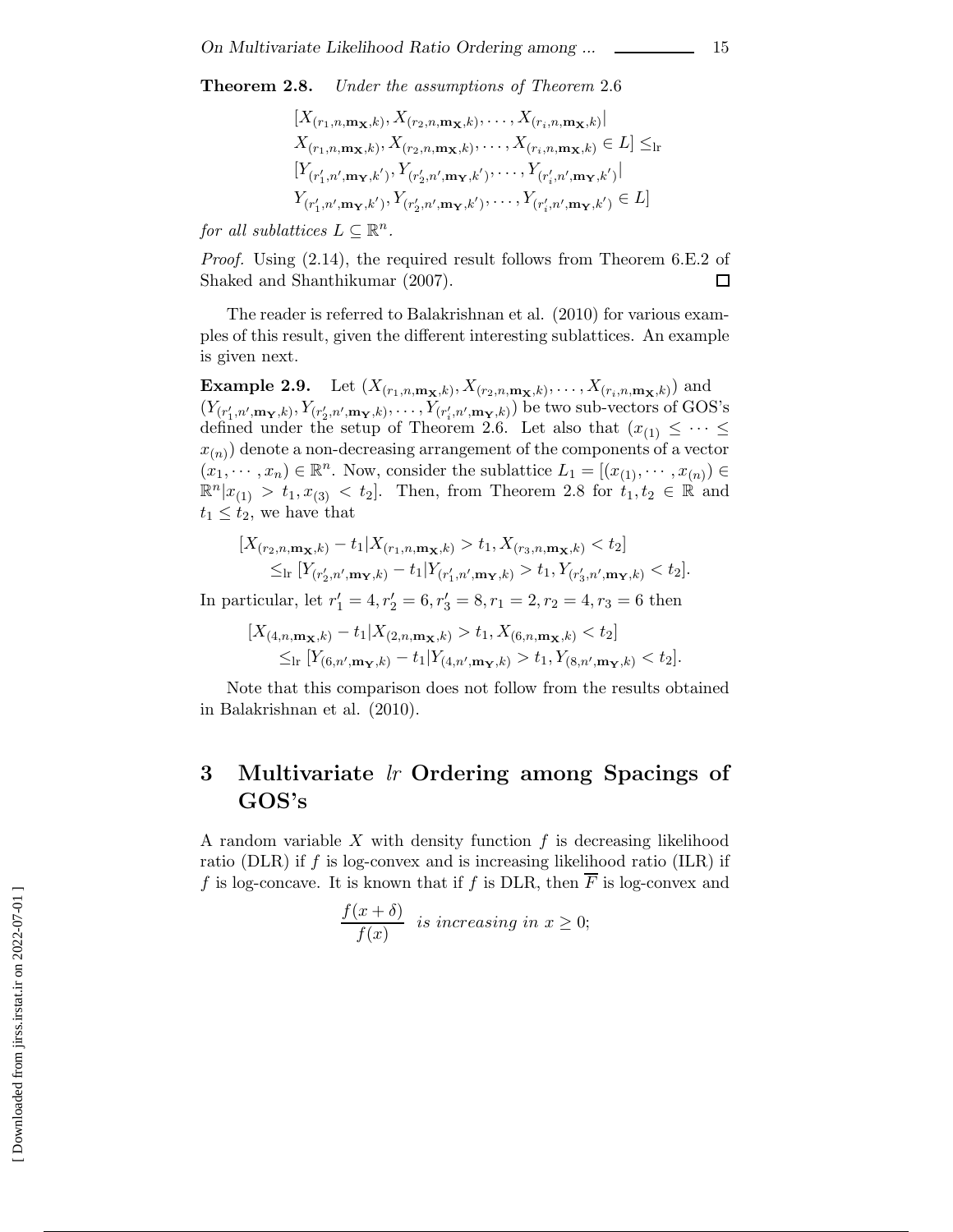and if f is ILR, then  $\overline{F}$  is log-concave and

$$
\frac{f(x+\delta)}{f(x)}
$$
 is decreasing in  $x \ge 0$ .

For more details of DLR and ILR, the reader is referred to Barlow and Proschan(1981), Shaked and Shanthikumar (1987) and Righter and Shanthikumar (1992).

We need the following lemma to prove the main result in this section.

**Lemma 3.10.** *Let X be a DLR (ILR) nonnegative random variable with distribution function F and*  $\lambda \geq 1$ *. Then,* 

(a) *for*,  $x > 0$  *and*  $u_2 > u_1 > 0$ ,

$$
\phi(x,u) = \frac{\bar{F}^{\lambda}(x+u_2) - \bar{F}^{\lambda}(u_2)}{\bar{F}^{\lambda}(x+u_1) - \bar{F}^{\lambda}(u_1)}
$$
\n(3.1)

*is increasing [decreasing] in* x*.*

(b) *The function*

$$
\psi_{\delta}(x, u) = \frac{\bar{F}^{\lambda}(x + u + \delta) - \bar{F}^{\lambda}(u + \delta)}{\bar{F}^{\lambda}(x + u) - \bar{F}^{\lambda}(u)}
$$
(3.2)

*is increasing [decreasing] in*  $(x, u) \in \mathbb{R}^2_+$  *for each*  $\delta > 0$ *.* 

(c) For  $u > 0$  and  $x_2 > x_1 > 0$ , the function

$$
\psi_{\delta}(x, u) = \frac{\bar{F}^{\lambda}(x_2 + u + \delta) - \bar{F}^{\lambda}(u + \delta)}{\bar{F}^{\lambda}(x_1 + u) - \bar{F}^{\lambda}(u)}
$$
(3.3)

*is increasing [decreasing] in* u*.*

*Proof.* Let Y be a random variable with survival function  $\bar{G}(x)=[\bar{F}(x)]^{\lambda}$  $(\lambda \geq 1)$  and density function  $g(x)=(\lambda)f(x)\overline{F}^{\lambda-1}(x)$ . Now, for any  $\delta > 0$ ,

$$
\frac{g(x+\delta)}{g(x)} = \lambda \frac{f(x+\delta)}{f(x)} \left( \frac{\bar{F}(x+\delta)}{\bar{F}(x)} \right)^{\lambda-1}
$$

is increasing in  $x$ . That is the random variable Y is DLR. Now, part (a) follows from Lemma 2.2 in Xu and Li  $(2006)$  and parts  $(b)$  and  $(c)$ follow from Lemma 2.3 in Yao et al. (2008).  $\Box$ 

Let  $(X_{(r_1,n,\mathbf{m_X},k)}, X_{(r_2,n,\mathbf{m_X},k)},\ldots,X_{(r_i,n,\mathbf{m_X},k)})$  be an *i*-dimensional sub-vectors of GOS's as given in Lemma 2.5. With  $r_j - r_{j-1} = p$ ,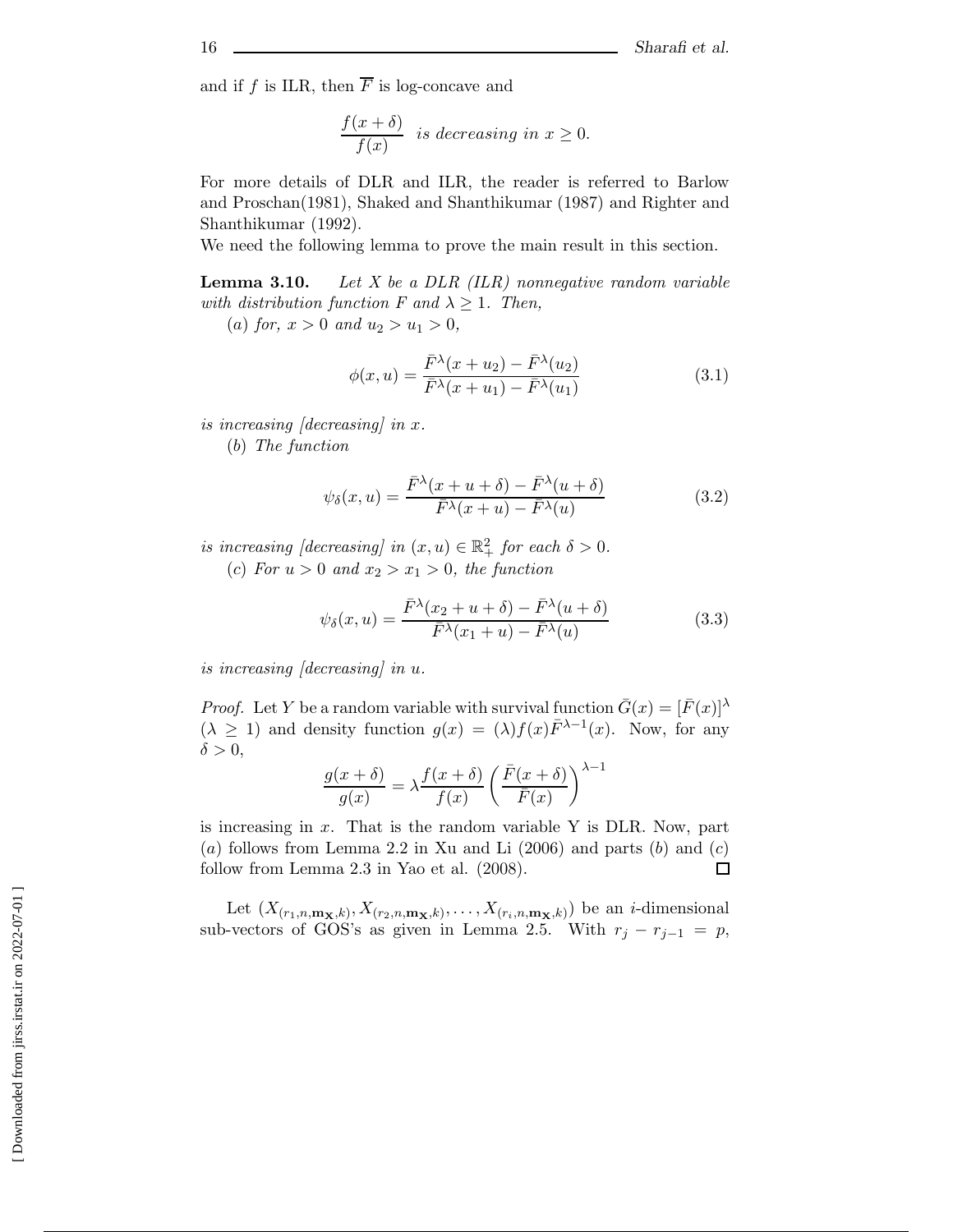$j = 2, \ldots, i$  and  $p \ge 1$ , the multivariate density function of the vector of p-spacings

$$
\mathbf{D}_{\mathbf{X}}^{(\mathbf{p})} = (D_{X,r_1,n}^{(p)}, D_{X,r_2,n}^{(p)}, \dots, D_{X,r_i-p,n}^{(p)})
$$
(3.4)

 $l=1$ 

 $l=1$ 

is given by

$$
f_{\mathbf{D}_{\mathbf{X}}^{(\mathbf{p})}}(y_1, y_2, \cdots, y_i)
$$
  
=  $C_{\mathbf{r}} \left[ \bar{F} \left( \sum_{l=1}^i y_l \right) \right]^{k+n-r_i+M_{r_i}-1} \prod_{j=1}^{i-1} \left[ \bar{F} \left( \sum_{l=1}^j y_l \right) \right]^{\mu^{(r_j)}} (3.5)$   

$$
\prod_{j=1}^i \left[ h_{\mu_j} \left( F \left( \sum_{l=1}^j y_l \right) \right) - h_{\mu_j} \left( F \left( \sum_{l=1}^{j-1} y_l \right) \right) \right]^{p-1} f \left( \sum_{l=1}^j y_l \right), (3.6)
$$

where  $C_{\bf r} = \frac{c_{r_i-1}}{(r_1-1)!(p-1)^{i-1}}, D_{X,r_j,n}^{(p)} = X_{(r_j+p,n,m_{\bf X},k)} - X_{(r_j,n,m_{\bf X},k)}, j =$ 1, ···,  $i - 1$ ,  $X_{(0,n,\mathbf{m_X},k)} = 0$  and  $h_{\mu_j}(\bar{F}(\sum_{l=1}^0 y_l)) = 0$ .

Next we prove the  $MTP_2$  property of  $\mathbf{D}_{\mathbf{X}}^{(\mathbf{p})}$  given in (3.4).

**Theorem 3.11.** *Let*  $(X_{(1,n,\mathbf{m_X},k)}, \cdots, X_{(n,n,\mathbf{m_X},k)})$  *be random vector of GOS's based on distribution F with*  $\mathbf{m_X}$  *given in* (1.4) *for which*  $\mu_j \geq 0$  and  $\mu^{(r_j)} \geq 0$ ,  $j = 1, \dots, i$ *. If* F is DLR, then  $\mathbf{D}_{\mathbf{X}}^{(\mathbf{p})}$  is MTP<sub>2</sub>.

*Proof.* The assumption that f is log-convex implies that  $\overline{F}$  is log-convex which in turn is equivalent to that  $F(u + v)$  is  $TP_2$  in u and v. Using this observation, the function  $\left[\bar{F}\left(\sum_{l=1}^{i} y_l\right)\right]^{k+n-r_i+M_{r_i}-1}$  is  $TP_2$  in every pair of variables when the remaining variables are held fixed. On the other hand, the support of the spacings is lattice. Now, it follows from Karlin and Rinott (1980, p.469) that  $\left[\bar{F}\left(\sum_{l=1}^{i} y_{l}\right)\right]^{k+n-r_{i}+M_{r_{i}}-1}$ is  $MTP_2$ . Using the same kind of arguments, we find that the functions  $\prod_{j=1}^{i-1} \left[ \bar{F} \left( \sum_{l=1}^j y_l \right) \right]$  $\left[\right] \mu^{(r_j)}$  in (3.5) and  $f\left(\sum_{l=1}^j y_l\right)$  in (3.6) are  $MTP_2$ .

To prove the required result we show that

 $l=1$ 

$$
\frac{\left[h_{\mu_j}(F(\sum_{l=1}^j(x_l\vee y_l))-h_{\mu_j}(F(\sum_{l=1}^{j-1}x_l\vee y_l))\right]}{\left[h_{\mu_j}(F(\sum_{l=1}^jx_l))-h_{\mu_j}(F(\sum_{l=1}^{j-1}x_l))\right]}
$$
\n
$$
\geq \frac{\left[h_{\mu_j}(F(\sum_{l=1}^jy_l))-h_{\mu_j}(F(\sum_{l=1}^{j-1}y_l))\right]}{\left[h_{\mu_j}(F(\sum_{l=1}^j(x_l\wedge y_l))-h_{\mu_j}(F(\sum_{l=1}^{j-1}x_l\wedge y_l))\right]}.
$$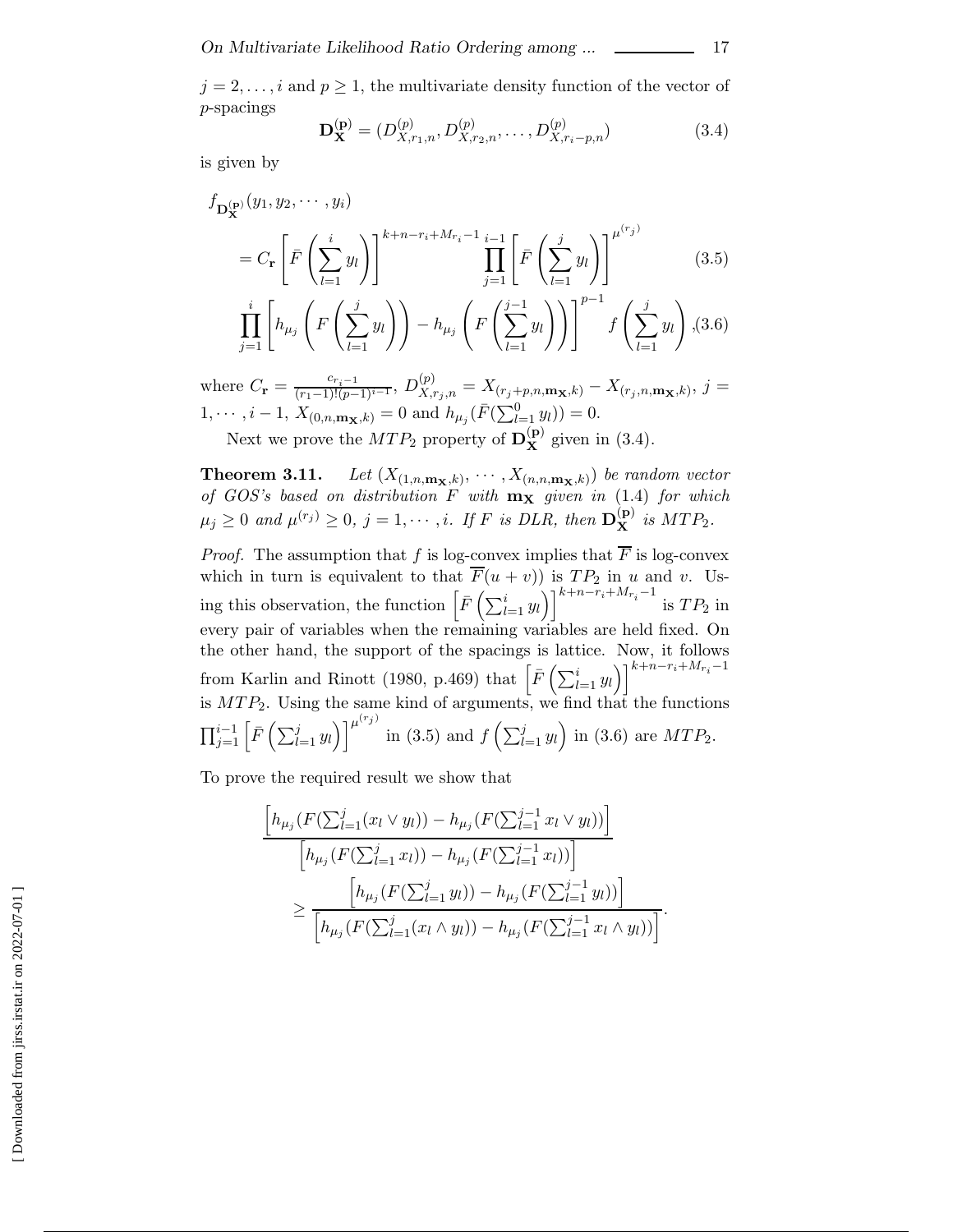Now, for  $(x_1, ..., x_j)$  and  $(y_1, ..., y_j)$ , let  $\delta = \sum_{l=1}^{j-1} (x_l \vee y_l) - \sum_{l=1}^{j-1} x_l$ . Since

$$
\sum_{l=1}^{j-1} (x_l \vee y_l) + \sum_{l=1}^{j-1} (x_l \wedge y_l) = \sum_{l=1}^{j-1} x_l + \sum_{l=1}^{j-1} y_l,
$$

then

$$
\delta = \sum_{l=1}^{j-1} y_l - \sum_{l=1}^{j-1} (x_l \wedge y_l). \tag{3.7}
$$

First, assume that  $x_j \geq y_j$ , then

$$
\frac{\left[h_{\mu_{j}}(F(\sum_{l=1}^{j}(x_{l} \vee y_{l})) - h_{\mu_{j}}(F(\sum_{l=1}^{j-1}x_{l} \vee y_{l}))\right]}{\left[h_{\mu_{j}}(F(\sum_{l=1}^{j}x_{l})) - h_{\mu_{j}}(F(\sum_{l=1}^{j-1}x_{l}))\right]}
$$
\n
$$
= \frac{\left[h_{\mu_{j}}(F(x_{j} + \sum_{l=1}^{j-1}x_{l} + \delta)) - h_{\mu_{j}}(F(\sum_{l=1}^{j-1}x_{l} + \delta))\right]}{\left[h_{\mu_{j}}(F(x_{j} + \sum_{l=1}^{j-1}x_{l})) - h_{\mu_{j}}(F(\sum_{l=1}^{j-1}x_{l}))\right]}
$$
\n
$$
= \frac{\bar{F}^{\mu_{j+1}}(x_{j} + \sum_{l=1}^{j-1}x_{l} + \delta) - \bar{F}^{\mu_{j+1}}(\sum_{l=1}^{j-1}x_{l} + \delta))}{\bar{F}^{\mu_{j+1}}(x_{j} + \sum_{l=1}^{j-1}x_{l}) - \bar{F}^{\mu_{j+1}}(\sum_{l=1}^{j-1}x_{l} + \delta)}
$$
\n
$$
\geq \frac{\bar{F}^{\mu_{j+1}}(x_{j} + \sum_{l=1}^{j-1}x_{l} \wedge y_{l} + \delta) - \bar{F}^{\mu_{j+1}}(\sum_{l=1}^{j-1}x_{l} \wedge y_{l} + \delta)}{\bar{F}^{\mu_{j+1}}(x_{j} + \sum_{l=1}^{j-1}x_{l} \wedge y_{l}) - \bar{F}^{\mu_{j+1}}(\sum_{l=1}^{j-1}y_{l})}
$$
\n
$$
= \frac{\bar{F}^{\mu_{j+1}}(x_{j} + \sum_{l=1}^{j-1}x_{l} \wedge y_{l}) - \bar{F}^{\mu_{j+1}}(\sum_{l=1}^{j-1}y_{l})}{\bar{F}^{\mu_{j+1}}(x_{j} + \sum_{l=1}^{j-1}x_{l} \wedge y_{l}) - \bar{F}^{\mu_{j+1}}(\sum_{l=1}^{j-1}y_{l})}
$$
\n<math display="block</math>

The first inequality follows from Lemma 3.10 (b), since  $\sum_{l=1}^{j-1} x_l \ge \sum_{l=1}^{j-1} x_l \wedge y_l$ . The equality in (3.8) follows from (3.7). The second inequality follows from Lemma 3.10 (a) since  $x \geq y_l$ . inequality follows from Lemma 3.10 (a), since  $x_j \ge y_j$ .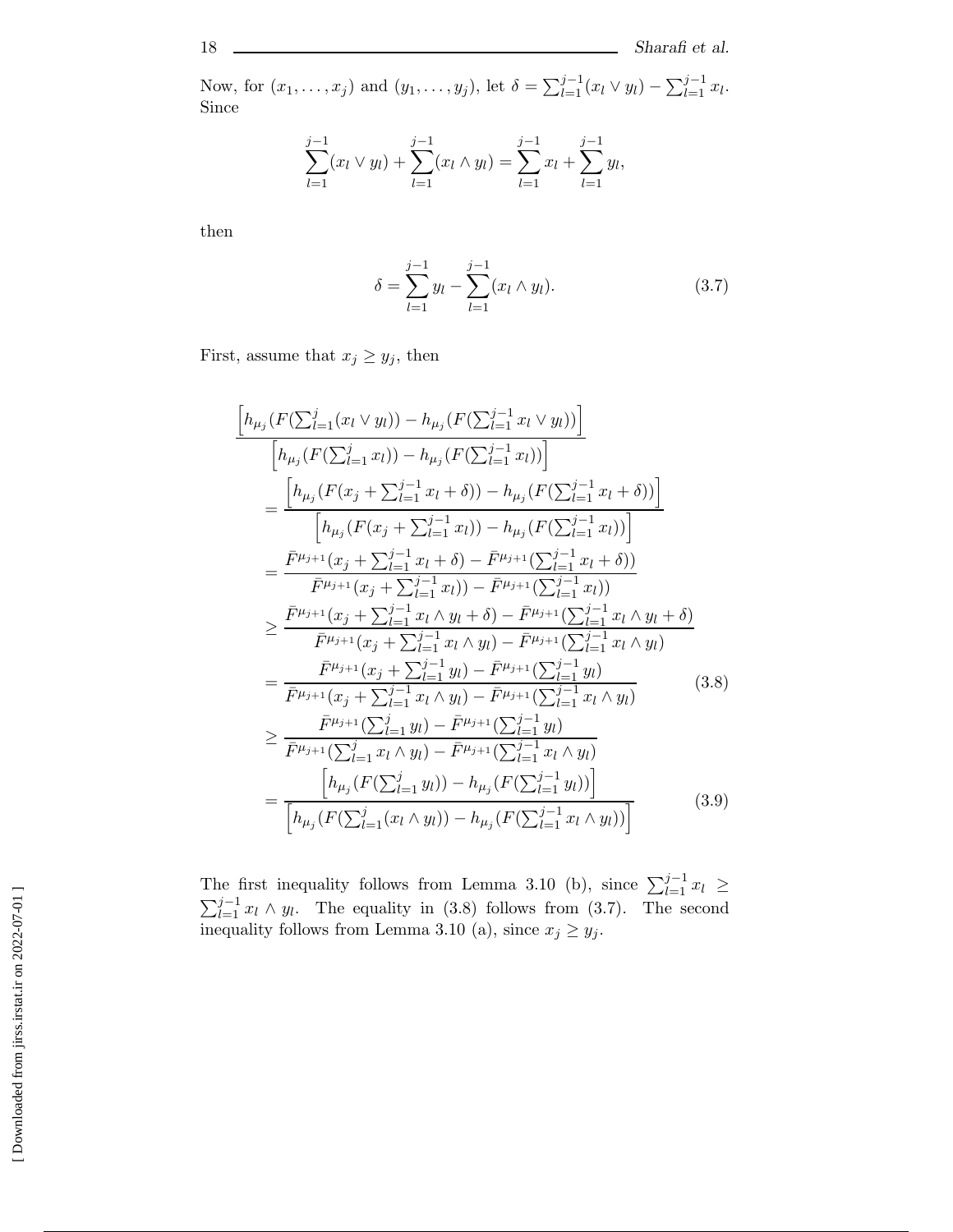Now, let  $x_j \leq y_j$ ,

$$
\begin{split}\n\left[h_{\mu_{j}}(F(\sum_{l=1}^{j}(x_{l} \vee y_{l})) - h_{\mu_{j}}(F(\sum_{l=1}^{j-1}x_{l} \vee y_{l}))\right] \\
&= \frac{\left[h_{\mu_{j}}(F(\sum_{l=1}^{j}x_{l})) - h_{\mu_{j}}(F(\sum_{l=1}^{j-1}x_{l}))\right]}{\left[h_{\mu_{j}}(F(y_{j} + \sum_{l=1}^{j-1}x_{l} + \delta)) - h_{\mu_{j}}(F(\sum_{l=1}^{j-1}x_{l} + \delta))\right]} \\
&= \frac{\left[\bar{h}_{\mu_{j}}(F(y_{j} + \sum_{l=1}^{j-1}x_{l})) - h_{\mu_{j}}(F(\sum_{l=1}^{j-1}x_{l}))\right]}{\left[\bar{h}_{\mu_{j}}(F(x_{j} + \sum_{l=1}^{j-1}x_{l})) - \bar{F}^{\mu_{j+1}}(\sum_{l=1}^{j-1}x_{l} + \delta)\right]} \\
&= \frac{\bar{F}^{\mu_{j+1}}(y_{j} + \sum_{l=1}^{j-1}x_{l}) - \bar{F}^{\mu_{j+1}}(\sum_{l=1}^{j-1}x_{l})}{\bar{F}^{\mu_{j+1}}(y_{j} + \sum_{l=1}^{j-1}x_{l} \wedge y_{l} + \delta) - \bar{F}^{\mu_{j+1}}(\sum_{l=1}^{j-1}x_{l} \wedge y_{l} + \delta)} \\
&= \frac{\bar{F}^{\mu_{j+1}}(y_{j} + \sum_{l=1}^{j-1}x_{l} \wedge y_{l}) - \bar{F}^{\mu_{j+1}}(\sum_{l=1}^{j-1}x_{l} \wedge y_{l})}{\bar{F}^{\mu_{j+1}}(x_{j} + \sum_{l=1}^{j-1}y_{l}) - \bar{F}^{\mu_{j+1}}(\sum_{l=1}^{j-1}y_{l})} \\
&= \frac{\bar{F}^{\mu_{j+1}}(y_{j} + \sum_{l=1}^{j-1}y_{l}) - \bar{F}^{\mu_{j+1}}(\sum_{l=1}^{j-1}y_{l})}{\bar{F}^{\mu_{j+1}}(\sum_{l=1}^{j-1}x_{l} \wedge y
$$

The inequality (3.10) follows from part (c) of Lemma 3.10, since  $x_j < y_j$ and  $\sum_{l=1}^{j-1} x_l \ge \sum_{l=1}^{j-1} (x_l \wedge y_l)$ . The equality (3.11) follows from (3.7).

Therefore, the density function of  $D_{\mathbf{X}}^{(p)}$  given in (3.4) is a product of four non-negative  $MTP_2$  functions which in turn is  $MTP_2$ . This completes the proof of the required result.  $\Box$ 

**Remark 3.12.** Theorem 3.11 generalized the result of Theorem 3.1 in Yao et al. (2008) from the particular case of usual order statistics to GOS's.

Let  $(Y_{(r'_1,n',m_{\mathbf{Y}},k)}, Y_{(r'_2,n',m_{\mathbf{Y}},k)},\ldots,Y_{(r'_i,n',m_{\mathbf{Y}},k)})$  be another *i*-dimensional vector of GOS's based on distribution G as given in the statement of Theorem 2.6. With  $r'_j - r'_{j-1} = p$ ,  $j = 2, ..., i, p \ge 1$ , the corresponding vector of a special signated by vector of p-spacings is denoted by

$$
\mathbf{D}_{\mathbf{Y}}^{(\mathbf{p})} = (D_{Y,r'_1,n}^{(p)}, D_{Y,r'_2,n}^{(p)}, \dots, D_{Y,r'_i-p,n}^{(p)}),
$$
\n(3.13)

where  $D_{Vx}^{(p)}$  $Y, r_j'$  $Y'_{j,n} = Y_{(r'_{j}+p,n,\mathbf{m}_{\mathbf{Y}},k)} - Y_{(r'_{j},n,\mathbf{m}_{\mathbf{Y}},k)}, j = 1, \cdots, i-1$  and  $Y_{(0,n,\mathbf{m_Y},k)} = 0.$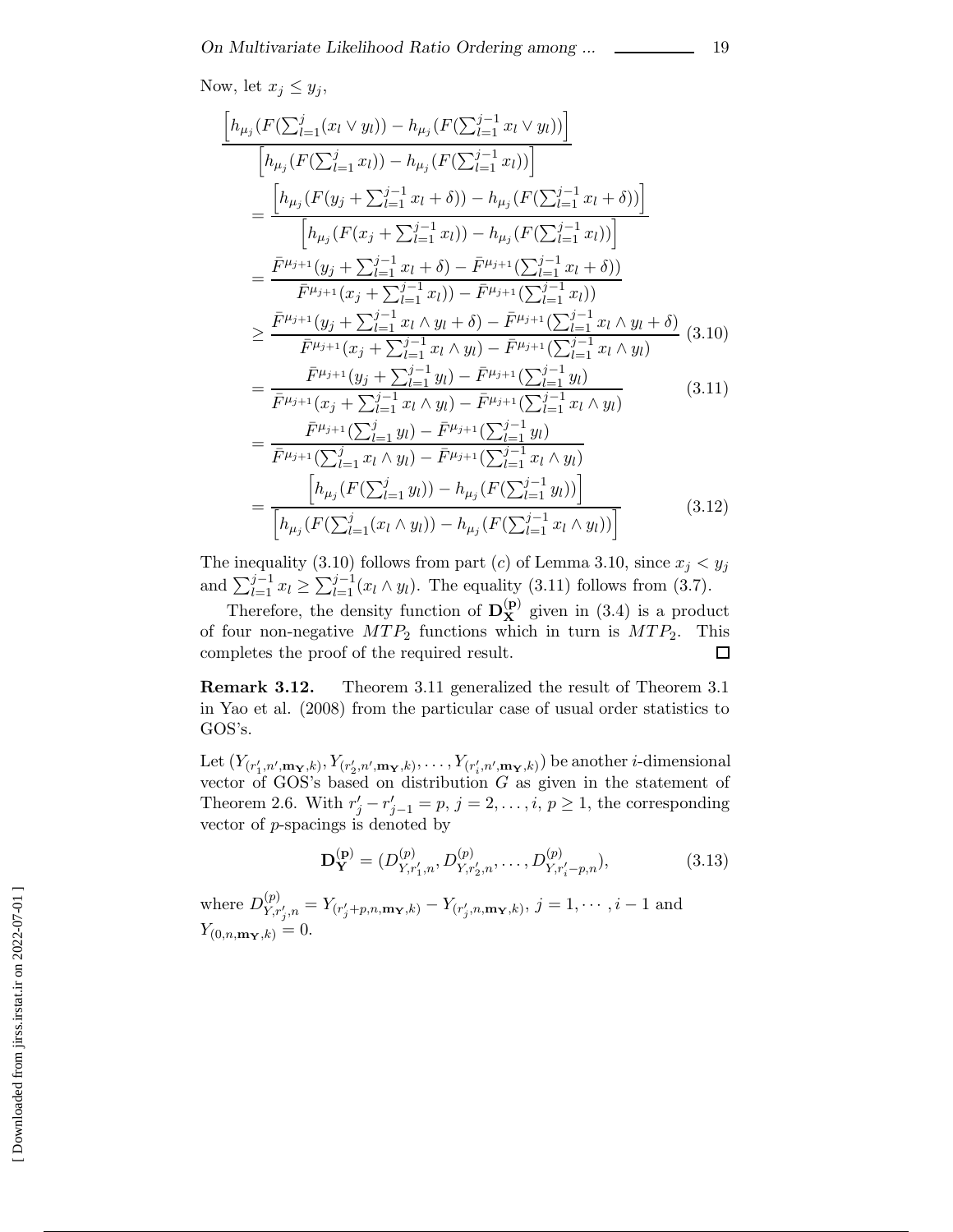**Theorem 3.13.**  $(\mathbf{P})$  *and*  $\mathbf{D}_{\mathbf{Y}}^{(\mathbf{p})}$  *be as defined by* (3.4) *and* (3.13)*. If either* X *or* Y *is* DLR *then under the assumptions of Theorem 2.6,*

$$
\mathbf{D}_{\mathbf{X}}^{(\mathbf{p})} \leq_{\mathrm{lr}} \mathbf{D}_{\mathbf{Y}}^{(\mathbf{p})}.
$$
 (3.14)

*Proof.* If we show that the ratio

$$
\frac{f_{\mathbf{D}_{\mathbf{Y}}^{(\mathbf{p})}}(y_1, y_2, \cdots, y_i)}{f_{\mathbf{D}_{\mathbf{X}}^{(\mathbf{p})}}(y_1, y_2, \cdots, y_i)}
$$
(3.15)

is increasing in  $y_j$ ,  $j = 1, \dots, i$ , then the required result follows from Remark 3.1 in Hu et al. (2003), since by Theorem 3.11 the vector  $D_{X}^{(p)}$ is  $MTP_2$ . That is we have to show that the ratio

$$
f_{\mathbf{D}_{\mathbf{X}}^{(\mathbf{p})}}(y_1, y_2, \cdots, y_i)
$$
\n
$$
f_{\mathbf{D}_{\mathbf{X}}^{(\mathbf{p})}}(y_1, y_2, \cdots, y_i)
$$
\n
$$
\propto \left[ \frac{\bar{G}(\sum_{l=1}^i y_l)}{\bar{F}(\sum_{l=1}^i y_l)} \right]^{n'-r'_i+M_{r'_i}} \left( \frac{1}{\bar{F}(\sum_{l=1}^i y_l)} \right)^{\delta_2} \prod_{j=1}^{i-1} \left( \frac{\bar{G}(\sum_{l=1}^j y_l)}{\bar{F}(\sum_{l=1}^j y_l)} \right)^{\gamma(r'_j)} (3.16)
$$
\n
$$
\times \left( \frac{1}{\bar{F}(\sum_{l=1}^j y_l)} \right)^{\delta_1} \frac{g(\sum_{l=1}^j y_l)}{f(\sum_{l=1}^j y_l)} \qquad (3.17)
$$
\n
$$
\vdots \left[ \left[ h_{\mu_i} \left( G \left( \sum_{l=1}^j y_l \right) \right) - h_{\mu_i} \left( G \left( \sum_{l=1}^{j-1} y_l \right) \right) \right] \right]^{p-1}
$$

$$
\times \prod_{j=1}^{i} \left[ \frac{\left[ h_{\mu_j} \left( G \left( \sum_{l=1}^{j} y_l \right) \right) - h_{\mu_j} \left( G \left( \sum_{l=1}^{j-1} y_l \right) \right) \right]}{\left[ h_{\gamma_j} \left( F \left( \sum_{l=1}^{j} y_l \right) \right) - h_{\gamma_j} \left( F \left( \sum_{l=1}^{j-1} y_l \right) \right) \right]} \right]^{p-1} \tag{3.18}
$$

is increasing  $y_j$ ,  $j = 1, \ldots, i$ . Using the assumption that  $X \leq_{lr} Y$ and  $X \leq_{hr} Y$ , we get that the functions  $\frac{g(\sum_{l=1}^{j} y_l)}{f(\sum_{l=1}^{j} y_l)}$  $f(\sum_{l}^{j})$  $\frac{\bar{G}(\sum_{l=1}^{j} y_l)}{\sum_{l=1}^{j} y_l}$  and  $\frac{\bar{G}(\sum_{l=1}^{j} y_l)}{\bar{F}(\sum_{l=1}^{j} y_l)}$  $\frac{\overline{G}(\sum_{l=1}^{j} y_l)}{\overline{F}(\sum_{l=1}^{j} y_l)}$  are increasing in  $y_j$ ,  $j = 1, \ldots, i$ . On the other hand, using the facts that the function  $I_{\text{c}}$  on  $f_{\text{c}}$  is  $T_i P_i$  in g and  $x_i$ .  $Y_i \subset Y$  and the similar function  $I_{(x+y_k,x+y_k+y_j)}(w)$  is  $TP_2$  in x and w,  $X \leq_{lr} Y$  and the similar arguments used to prove Lemma 2.4, we observe that for  $j = 1, \ldots, i$ and  $x = \sum_{l \neq k}^{j-1} y_l$ , the function

$$
\frac{\left[h_{\gamma_j}\left(G\left(\sum_{l=1}^j y_l\right)\right)-h_{\gamma_j}\left(G\left(\sum_{l=1}^{j-1} y_l\right)\right)\right]}{\left[h_{\mu_j}\left(F\left(\sum_{l=1}^j y_l\right)\right)-h_{\mu_j}\left(F\left(\sum_{l=1}^{j-1} y_l\right)\right)\right]} \\
=\frac{h_{\gamma_j}\left(G(x+y_k+y_j)\right)-h_{\gamma_j}\left(G(x+y_k)\right)}{h_{\mu_j}\left(F(x+y_k+y_j)\right)-h_{\mu_j}\left(F(x+y_k)\right)},
$$

is increasing in  $y_k$ ,  $k = 1, \ldots, j-1$  and  $y_j$ . Combining these observations, it follows that the ratio given in (3.15) is increasing in each  $y_k$ ,  $k =$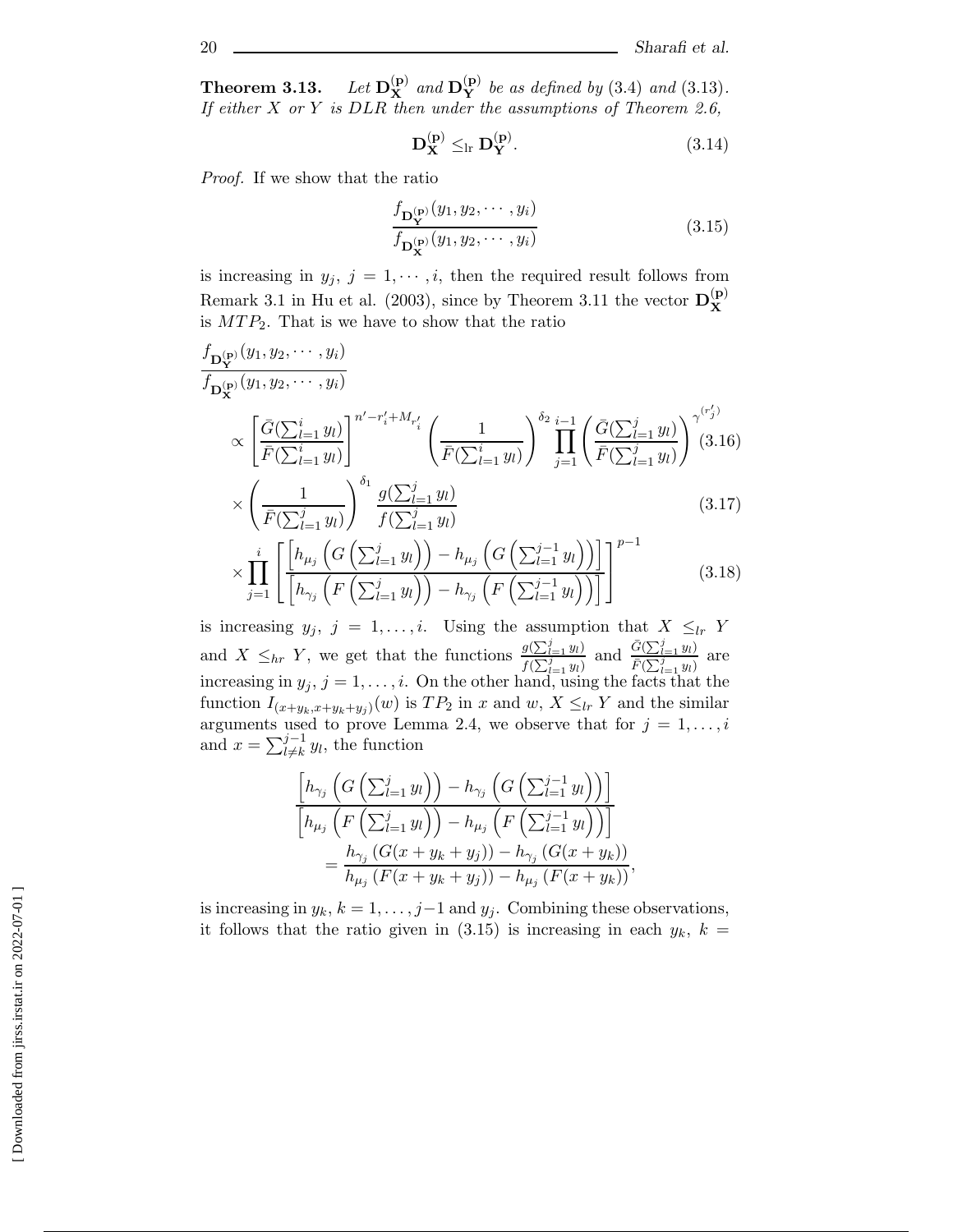$1, \ldots, i$ , when the remaining arguments are held fixed. This complete the proof of the required result.  $\Box$ 

## **4 An Application**

In this section we introduce an important particular case of GOS's called progressive type II censored order statistics and applied some of the new results to obtain some computable bounds on the mean residual life of unobserved progressive type II censored order statistics.

Let  $X_1, \ldots, X_N$  be independent lifetimes of N identical units, with  $X_i$  having absolutely continuous distribution function  $F$ . These units are placed on test at time  $t = 0$ . At the time of the *i*th failure,  $R_i$ ,  $1 \leq i \leq n$ , number of surviving units are randomly withdrawn from the experiment. Thus, if n failures are observed then  $R_1 + \ldots + R_n$  number of units are progressively censored; hence  $N = n + R_1 + \ldots + R_n$ . The censoring scheme is denoted by the vector  $R = (R_1, \ldots, R_n)$  and  $X_{i,n,N}^R$ ,<br> $i-1$ ,  $n$ , the *i*th failure time, is called the *i*th progressive type II  $i = 1, \ldots, n$ , the *i*th failure time, is called the *i*th progressive type II censored order statistic. The progressive type II censored order statistic are special cases of GOS's with  $m_i = R_i$ ,  $i = 1, \ldots, n-1$  and  $k = R_n + 1$ . For a detailed description of other special cases the readers is referred to Kamps (1995a, b), Balakrishnan and Aggarwala (2000), Belzunce et al. (2005), Balakrishnan (2007) and Balakrishnan et al. (2010).

Let  $n \geq 2$  (and hence  $N \geq 2$ ),

$$
c_{r_i-1,n} = \prod_{j=1}^{r_i} \gamma_{j,n}, \quad 1 \le r_i \le n \quad \text{and}
$$

$$
a_{l,r_i,n} = \prod_{j=1, j \ne l}^{r_i} \frac{1}{\gamma_{j,n} - \gamma_{l,n}}, \quad 1 \le l \le r_i \le n,
$$
(4.1)

where  $\gamma_{j,n} = n-j+1+\sum_{k=j}^{n} R_k$ , for  $j = 1, \ldots, n$  and the empty product  $\Pi_{\cdot}$  is defined to be 1. From the definition of the  $\alpha$ 's it can be easily  $\Pi_{\emptyset}$  is defined to be 1. From the definition of the  $\gamma$ 's it can be easily derived that  $N = \gamma_{1,n} > ... > \gamma_{n,n} \ge 1$  such that  $\gamma_{j,n} \neq \gamma_{l,n}$  for  $l \neq j$ .

The marginal survival function of  $X_{r_i:n:N}^R$  based on F is given by

$$
F_{X_{r_i:n:N}}^{\tilde{R}}(x) = c_{r_i-1,n} \sum_{l=1}^{r_i} \frac{a_{l,r_i,n}}{\gamma_{l,n}} \left[ \bar{F}(x) \right]^{\gamma_{l,n}}, \quad r_i = 1, \dots, n \quad (4.2)
$$

(cf. Kamps and Cramer, 2001, Lemma 1). If  $F$  is absolutely continuous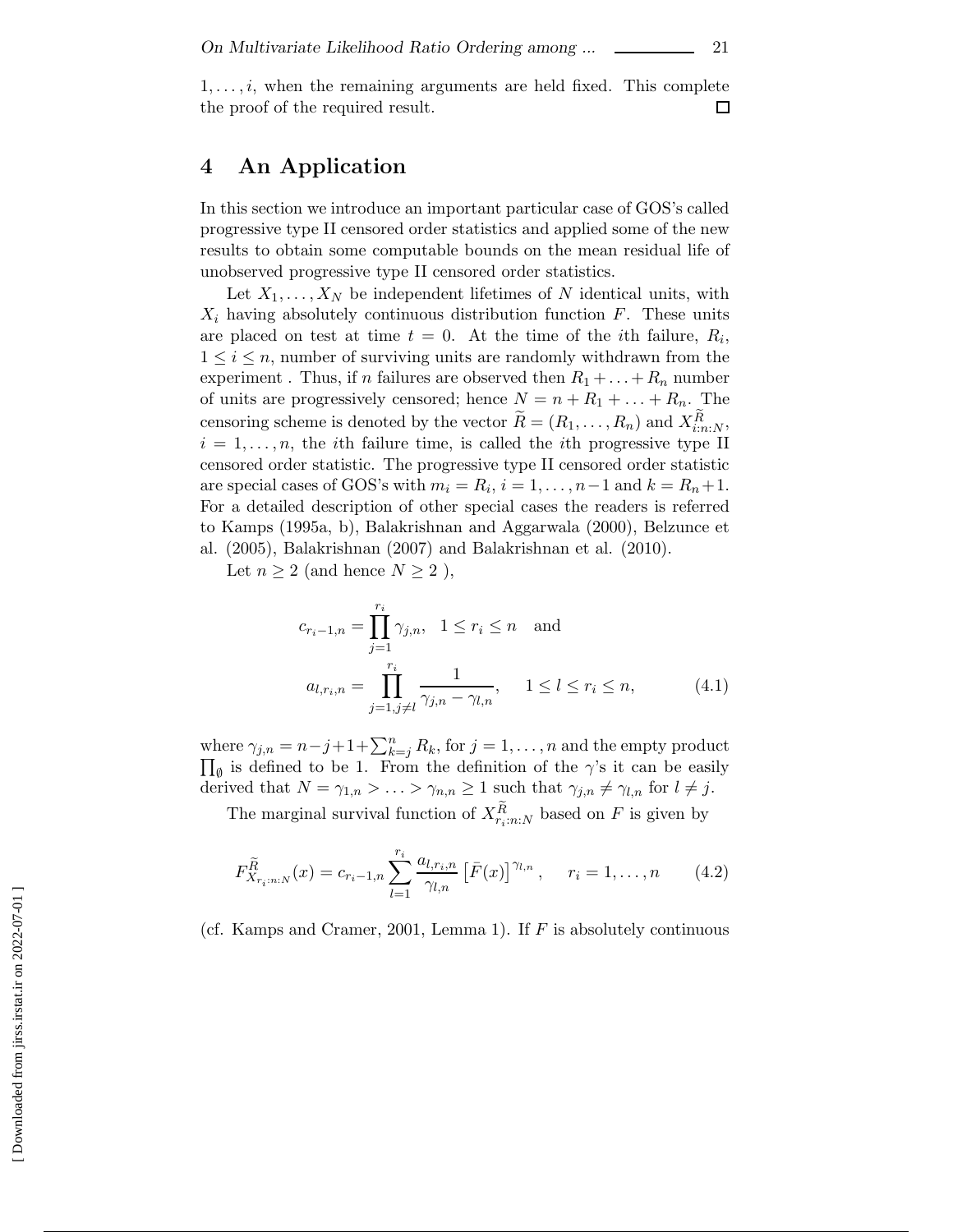with density function  $f$ , then we obtain density function of  $X_{r_i:n:N}^R$  as

$$
f_{X_{r_i:n:N}}^{\tilde{R}}(x) = c_{r_i-1,n} \sum_{l=1}^{r_i} a_{l,r_i,n} \left[ \bar{F}(x) \right]^{\gamma_{l,n}-1} f(x), \quad r_i = 1, \dots, n. \tag{4.3}
$$

Under some restrictions on the hazard rate function  $r_F(x)$  we obtain some computable bounds on the expected conditional residual life of the unobserved censored order statistics.

First, we state a proposition that is used later in this section.

**Proposition 4.14.** *Let*  $\mathbf{E}^{\lambda,\overline{R}} = (E_{1:n:N}^{\lambda,R}, \dots, E_{n:n:N}^{\lambda,R})$  *be n progres-sively Type II censored order statistics corresponding to an exponential distribution with hazard rate*  $\lambda$ *. Then, for*  $1 \leq r_1 < r_2 < r_3 \leq n$ *, we have*

$$
E\left[E_{r_3:n:N}^{\lambda,\tilde{R}} - t_2 | E_{r_1:n:N}^{\lambda,\tilde{R}} > t_1, E_{r_2:n:N}^{\lambda,\tilde{R}} > t_2\right] =
$$
  
\n
$$
\sum_{k=1}^{r_3-r_2} \frac{1}{\lambda \gamma_{k,n-r_2}} + \left[\sum_{k=1}^{r_2-r_1} \frac{1}{\lambda \gamma_{k,n-r_1}} + t_1 + \frac{\sum_{i=1}^{r_1} a_{i,r_1,n} \gamma_{i,n}^{-2} \lambda^{-1} e^{-\lambda \gamma_{i,n} t_1}}{\sum_{i=1}^{r_1} a_{i,r_1,n} \gamma_{i,n}^{-1} e^{-\lambda \gamma_{i,n} t_1}}\right]
$$
  
\n
$$
\times \frac{e^{\lambda t_2} \sum_{i=1}^{r_1} \frac{a_{i,r_1,n}}{\gamma_{i,n}} e^{-(\lambda \gamma_{i,n}) t_1}}{e^{-\lambda (\gamma_{i,n}-\gamma_{j,n-r_1}) t_1}}.
$$
  
\n
$$
c_{r_2-r_1,n-r_1} \sum_{i=1}^{r_1} \sum_{j=1}^{r_2-r_1} a_{i,r_1,n} a_{j,r_2-r_1,n-r_1} \frac{e^{-\lambda (\gamma_{i,n}-\gamma_{j,n-r_1}) t_1}}{\gamma_{j,n-r_1} (\gamma_{i,n}-\gamma_{j,n-r_1})}.
$$
  
\n(4.4)

*Proof.* The left hand side of (4.4), after some manipulations, can be simplified as

$$
E\left[E_{r_3:n:N}^{\lambda,\tilde{R}} - t_2 | E_{r_1:n:N}^{\lambda,\tilde{R}} > t_1, E_{r_2:n:N}^{\lambda,\tilde{R}} > t_2\right]
$$
  
\n
$$
= \int_0^\infty \mathbb{P}\left[E_{r_3:n:N}^{\lambda,\tilde{R}} - t_2 > x | E_{r_1:n:N}^{\lambda,\tilde{R}} > t_1, E_{r_2:n:N}^{\lambda,\tilde{R}} > t_2\right] dx
$$
  
\n
$$
= \int_0^\infty \frac{\mathbb{P}\left[E_{r_3:n:N}^{\lambda,\tilde{R}} - t_2 > x, E_{r_1:n:N}^{\lambda,\tilde{R}} > t_1, E_{r_2:n:N}^{\lambda,\tilde{R}} > t_2\right]}{\mathbb{P}\left[E_{r_1:n:N}^{\lambda,\tilde{R}} > t_1, E_{r_2:n:N}^{\lambda,\tilde{R}} > t_2\right]} dx
$$
  
\n
$$
= \int_0^\infty \int_{t_1}^\infty \int_{t_2}^\infty \mathbb{P}\left[E_{r_3:n:N}^{\lambda,\tilde{R}} - t_2 > x | E_{r_1:n:N}^{\lambda,\tilde{R}} = u, E_{r_2:n:N}^{\lambda,\tilde{R}} = v\right]
$$
  
\n
$$
\times f_{E_{r_1:n:N}^{\lambda,\tilde{R}}, E_{r_2:n:N}^{\lambda,\tilde{R}}}(u, v) dv du dx
$$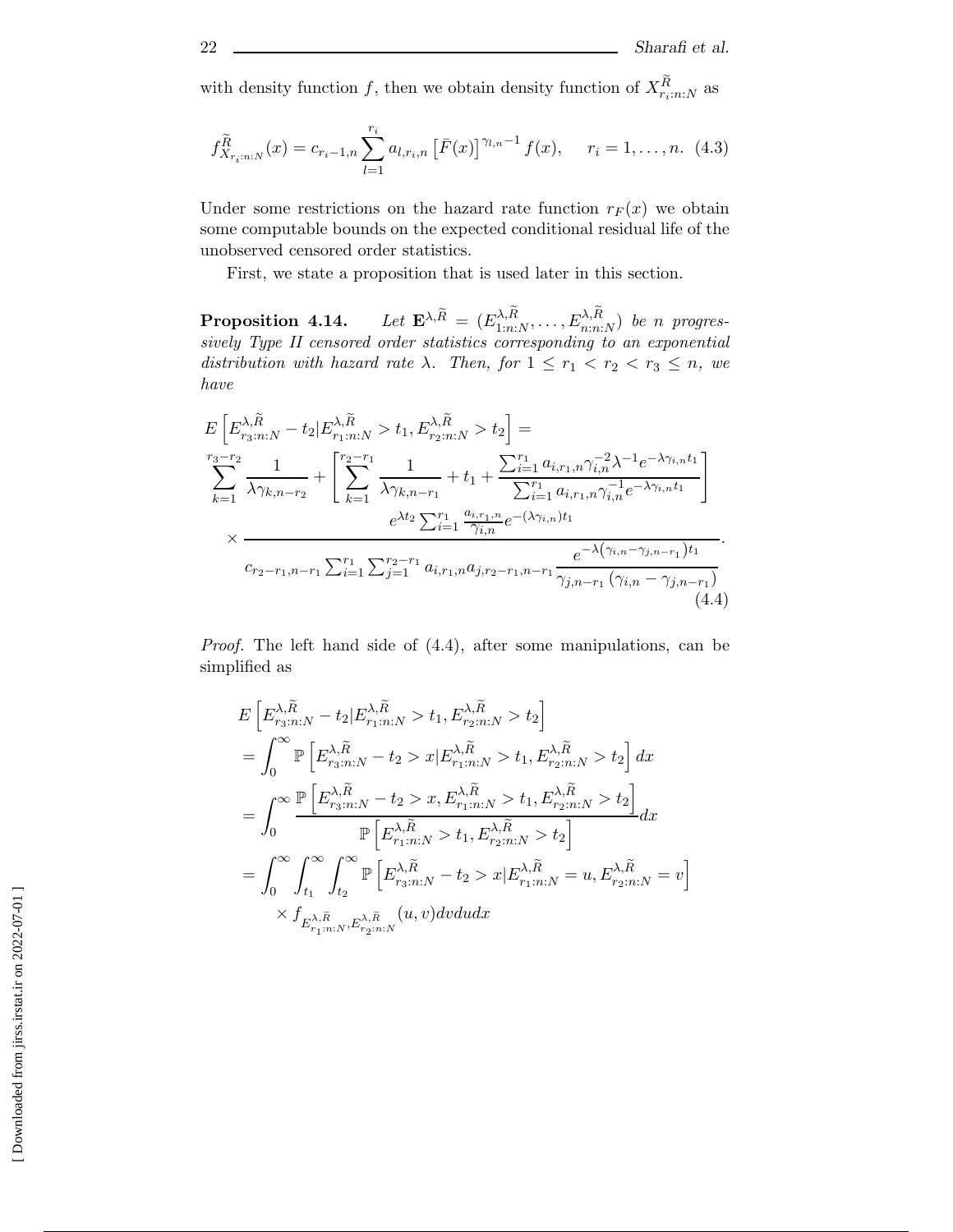$$
= \int_{0}^{\infty} \int_{t_1}^{\infty} \int_{t_2}^{\infty} \frac{\mathbb{P}\left[E_{r_3:n:N}^{\lambda,\tilde{R}} - t_2 > x | E_{r_2:n:N}^{\lambda,\tilde{R}} = v\right]}{\mathbb{P}\left[E_{r_1:n:N}^{\lambda,\tilde{R}} > t_1, E_{r_2:n:N}^{\lambda,\tilde{R}} > t_2\right]} \times f_{E_{r_1:n:N}^{\lambda,\tilde{R}},E_{r_2:n:N}^{\lambda,\tilde{R}}}(u,v)dvdudx \n= \int_{0}^{\infty} \int_{t_1}^{\infty} \int_{t_2}^{\infty} \frac{\mathbb{P}\left[E_{r_3:n:N}^{\lambda,\tilde{R}} - v + v - t_2 > x | E_{r_2:n:N}^{\lambda,\tilde{R}} = v\right]}{\mathbb{P}\left[E_{r_1:n:N}^{\lambda,\tilde{R}} > t_1, E_{r_2:n:N}^{\lambda,\tilde{R}} > t_2\right]} \times f_{E_{r_1:n:N}^{\lambda,\tilde{R}},E_{r_2:n:N}^{\lambda,\tilde{R}}}(u,v)dvdudx \n= \int_{0}^{\infty} \int_{t_1}^{\infty} \int_{t_2}^{\infty} \frac{\mathbb{P}\left[E_{r_3-r_2:n-r_2:N-\sum_{l=1}^{r_2} R_l-r_2} + v - t_2 > x\right]}{\mathbb{P}\left[E_{r_1:n:N}^{\lambda,\tilde{R}} > t_1, E_{r_2:n:N}^{\lambda,\tilde{R}} > t_2\right]} \times f_{E_{r_1:n:N}^{\lambda,\tilde{R}},E_{r_2:n:N}^{\lambda,\tilde{R}}}(u,v)dvdudx \qquad (4.5) \n= \int_{t_1}^{\infty} \int_{t_2}^{\infty} \frac{\left\{E\left[E_{r_3-r_2:n-r_2:N-\sum_{l=1}^{r_2} R_l-r_2}\right] + v - t_2\right\}}{\mathbb{P}\left[E_{r_1:n:N}^{\lambda,\tilde{R}} > t_1, E_{r_2:n:N}^{\lambda,\tilde{R}} > t_2\right]} \times f_{E_{r_1:n:N}^{\lambda,\tilde{R}},E_{r_2:n:N}^{\lambda,\tilde{R
$$

The second expression of the bracket in (4.6) can be simplified as follows:

$$
= \frac{\mathbb{P}\left[E_{r_1:n:N}^{\lambda,\tilde{R}}>t_1\right]}{\mathbb{P}\left[E_{r_1:n:N}^{\lambda,\tilde{R}}>t_1, E_{r_2:n:N}^{\lambda,\tilde{R}}>t_2\right]}
$$
  

$$
\times \int_0^\infty \int_{t_1}^\infty \mathbb{P}\left[E_{r_2:n:N}^{\lambda,\tilde{Q}} > t_2 + x | E_{r_1:n:N}^{\lambda,\tilde{R}} = u\right] \frac{f_{E_{r_1:n:N}^{\lambda,\tilde{R}}}(u)}{\bar{F}_{E_{r_1:n:N}^{\lambda,\tilde{R}}}(t_1)} du dx
$$
  

$$
= \frac{\mathbb{P}\left[E_{r_1:n:N}^{\lambda,\tilde{R}} > t_1\right]}{\mathbb{P}\left[E_{r_1:n:N}^{\lambda,\tilde{R}} > t_1, E_{r_2:n:N}^{\lambda,\tilde{R}} > t_2\right]}
$$
  

$$
\times \int_0^\infty \int_{t_1}^\infty \mathbb{P}\left[E_{r_2-r_1:n-r_1:N-\sum_{l=1}^{r_1} R_l-r_1}^{\lambda,\tilde{R}} + u - t_2 > x\right] \frac{f_{E_{r_1:n:N}^{\lambda,\tilde{R}}}(u)}{\bar{F}_{E_{r_1:n:N}^{\lambda,\tilde{R}}}(t_1)} du dx
$$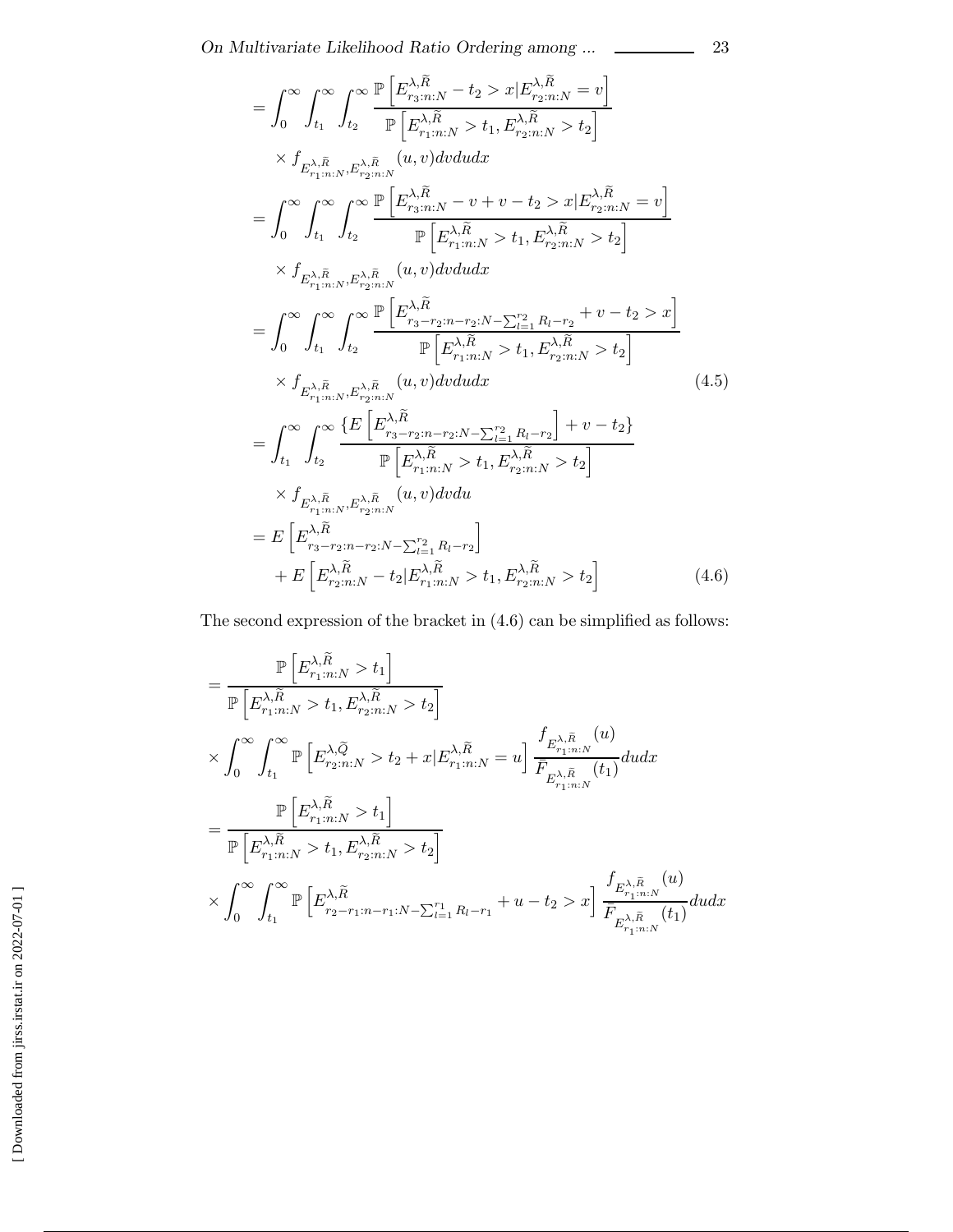$$
= \frac{\mathbb{P}\left[E_{r_1:n:N}^{\lambda,\tilde{R}} > t_1\right]}{\mathbb{P}\left[E_{r_1:n:N}^{\lambda,\tilde{R}} > t_1, E_{r_2:n:N}^{\lambda,\tilde{R}} > t_2\right]}
$$

$$
\times \left[E\left[E_{r_2-r_1:n-r_1:N-\sum_{l=1}^{r_1} R_l-r_1}^{\lambda} - t_2\right] + \int_{t_1}^{\infty} \frac{u f_{E_{r_1:n:N}^{\lambda,\tilde{R}}}(u)}{\bar{F}_{E_{r_1:n:N}^{\lambda,\tilde{R}}}(t_1)} du\right].
$$
 (4.7)

 $E^{\lambda,R}_{j-i:n-i:N-\sum_{l}^{i}}$  $l=1$   $R_l-i$  $\stackrel{\text{st}}{=} \sum_{k=1}^{j-i} Z'_k$ , where  $Z'_k$ s are the corresponding normalized spacings  $Z'_1 = NE^{\lambda,R}_{1:n:N}$  and  $Z'_k = (n-k+1-R_1-\dots-R_k)$  $R_{k-1}(E_{k:n:N}^{\lambda,R}-E_{k-1:n:N}^{\lambda,R}),$  for  $k=2,\ldots,n$ .

It is known that  $Z'_k$  are independent exponential random variables<br>h hazard rate  $\lambda \alpha$ ... (cf. Cramer and Kamps, 2003, Theorem 3.1; with hazard rate  $\lambda \gamma_{k,n-i}$  (cf. Cramer and Kamps, 2003, Theorem 3.1; Hu and Zhuang, 2005a, Lemma 2.1). Using these observations, the first and the second terms in  $(4.5)$  and  $(4.7)$ , respectively, can be written as

$$
\mathbb{E}\left[E_{(r_3-r_2:n-r_2:N-\sum_{l=1}^{r_2}R_l-r_2)}^{(\lambda,\widetilde{R})}\right]=\sum_{k=1}^{r_3-r_2}\frac{1}{\lambda\gamma_{k,n-r_2}},\qquad(4.8)
$$

and

$$
\mathbb{E}\left[E_{(r_2-r_1:n-r_1:N-\sum_{l=1}^{r_1}R_l-r_1)}^{ \lambda_{\tilde{R}_l}}\right] = \sum_{k=1}^{r_2-r_1} \frac{1}{\lambda \gamma_{k,n-r_1}}.
$$
 (4.9)

On the other hand,  
\n
$$
\int_{t_1}^{\infty} \frac{u f_{F_{r_1:n:N}^{\lambda,\tilde{R}}}(u)}{\bar{F}_{E_{r_1:n:N}^{\lambda,\tilde{R}}}(t_1)} du = E \left[ E_{r_1:n:N}^{\lambda,\tilde{R}} | E_{r_1:n:N}^{\lambda,\tilde{R}} > t_1 \right]
$$
\n
$$
= t_1 + E \left[ E_{r_1:n:N}^{\lambda,\tilde{R}} - t_1 | E_{r_1:n:N}^{\lambda,\tilde{R}} > t_1 \right]
$$
\n
$$
= t_1 + \int_0^{\infty} \frac{\mathbb{P} \left[ E_{(r_1:n:N)}^{\lambda,\tilde{R}} > x + t_1 \right]}{\mathbb{P} \left[ E_{r_1:n:N}^{\lambda,\tilde{R}} > t_1 \right]} dx
$$
\n
$$
= t_1 + \int_0^{\infty} \frac{\sum_{i=1}^r a_{i,r_1,n} \gamma_{i,n}^{-1} e^{-\lambda \gamma_{i,n}(x+t_1)}}{\sum_{i=1}^r a_{i,r_1,n} \gamma_{i,n}^{-1} e^{-\lambda \gamma_{i,n}t_1}} dx
$$
\n
$$
= t_1 + \frac{\sum_{i=1}^{r_1} a_{i,r_1,n} \gamma_{i,n}^{-2} \lambda^{-1} e^{-\lambda \gamma_{i,n}t_1}}{\sum_{i=1}^{r_1} a_{i,r_1,n} \gamma_{i,n}^{-1} e^{-\lambda \gamma_{i,n}t_1}}, \qquad (4.10)
$$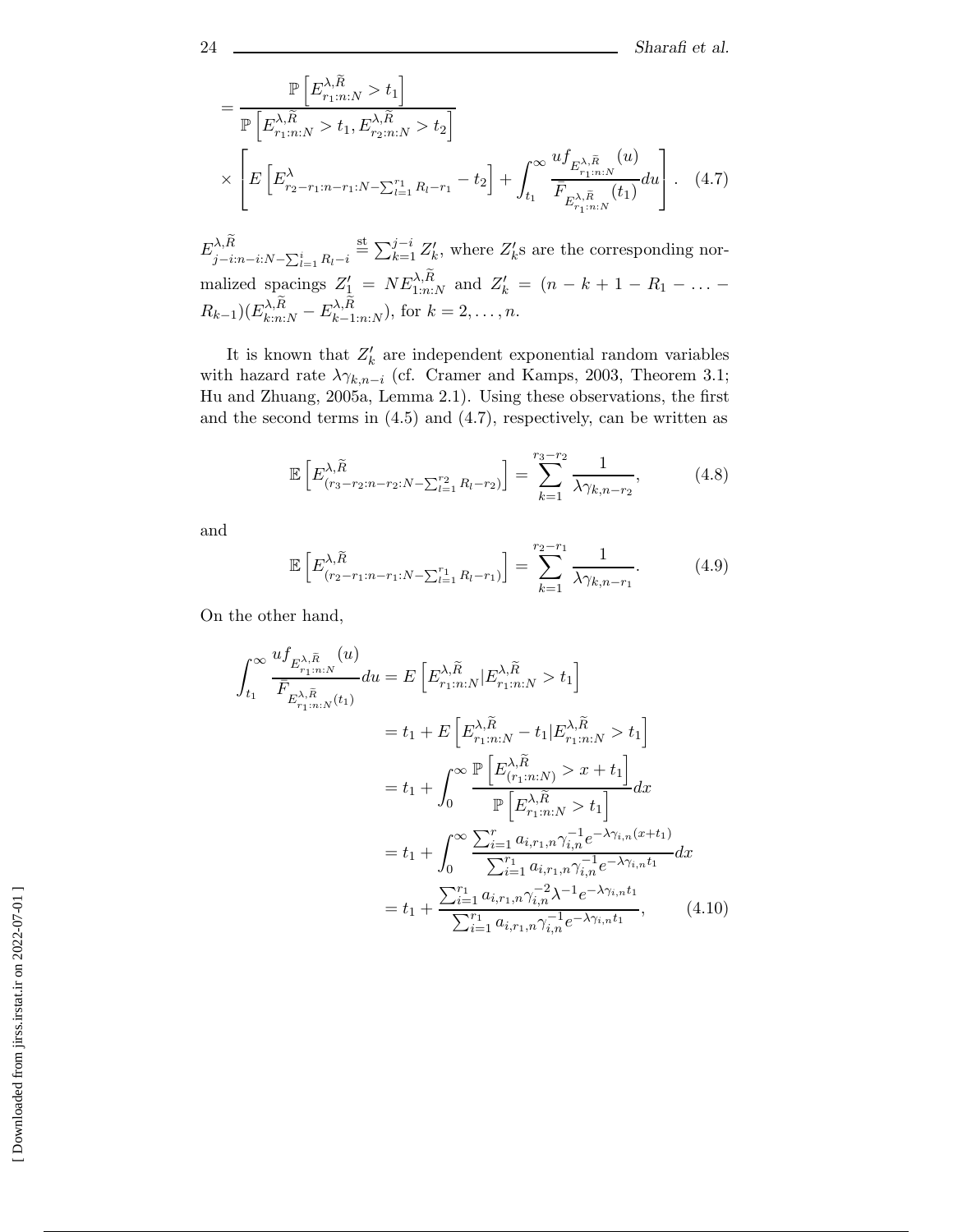$$
\mathbb{P}\left[E_{r_{1}:n:N}^{\lambda,\tilde{R}} > t_{1}, E_{r_{2}:n:N}^{\lambda,\tilde{R}} > t_{2}\right]
$$
\n
$$
= \int_{t_{1}}^{\infty} \int_{t_{2}}^{\infty} f_{E_{r_{1}:n:N}^{\lambda,\tilde{R}},E_{r_{2}:n:N}^{\lambda,\tilde{R}}}(u,v)dvdu
$$
\n
$$
= \int_{t_{1}}^{\infty} \int_{t_{2}}^{\infty} f_{E_{r_{2}:n:N}^{\lambda,\tilde{R}},E_{r_{1}:n:N}^{\lambda,\tilde{R}}}(v|u) f_{E_{r_{1}:n:N}^{\lambda,\tilde{R}}}(u)dvdu
$$
\n
$$
= \int_{t_{1}}^{\infty} \int_{t_{2}}^{\infty} c_{r_{2}-r_{1}-1,n-r_{1}} \sum_{j=1}^{r_{2}-r_{1}} a_{j,r_{2}-r_{1},n-r_{1}}
$$
\n
$$
\times \left[\frac{\bar{F}(v)}{\bar{F}(u)}\right]^{\gamma_{j,n-r_{1}}-1} \frac{f(v)}{\bar{F}(u)} c_{r_{1}-1,n} \sum_{i=1}^{r_{1}} a_{i,r_{1},n} \left[\bar{F}(u)\right]^{\gamma_{i,n}-1} f(u)dvdu
$$
\n
$$
= c_{r_{2}-r_{1}-1,n} c_{r_{1}-1,n} \sum_{i=1}^{r_{1}} \sum_{j=1}^{r_{2}-r_{1}} a_{i,r_{1}} a_{j,r_{2}-r_{1}}
$$
\n
$$
\times \int_{t_{1}}^{\infty} \int_{t_{2}}^{\infty} e^{-\lambda(v-u)(\gamma_{j,n}-r_{1}-1)} \lambda e^{\lambda(v-u)} e^{-\lambda u(\gamma_{i,n}-1)} \lambda e^{-\lambda u}dvdu
$$
\n
$$
= c_{r_{2}-r_{1}-1,n-r_{1}} c_{r_{1}-1,n} \sum_{i=1}^{r_{1}} \sum_{j=1}^{r_{2}-r_{1}} a_{i,r_{1},n} a_{j,r_{2}-r_{1},n-r_{1}}
$$
\n
$$
\times \int_{t_{1}}^{\infty} \int_{t_{2}}^{\infty} \lambda^{2} e^{-\lambda \gamma_{j} v} e^{\lambda(\gamma_{i,n}-\gamma_{j,n}-r_{1})u} dvdu
$$
\n

and

$$
\mathbb{P}\left[E_{r_1:n:N:}^{\lambda,\tilde{R}} > t_1\right] = c_{r_1-1,n} \sum_{i=1}^{r_1} \frac{a_{i,r_1,n}}{\gamma_{i,n}} e^{-(\lambda \gamma_{i,n})t_1}.
$$
 (4.12)

Now, substituting $(4.8)$ ,  $(4.9)$ ,  $(4.10)$ ,  $(4.11)$  into  $(4.5)$ , the required result follows.  $\Box$ 

**Theorem 4.15.** Let  $\{X_{i:n:N}^{\overline{R}}, i = 1, ..., n\}$  be *n progressively type II* censored order statistics based on distribution function *F* with non*increasing hazard rate function*  $r_F$  *such that for a positive constant*  $\lambda$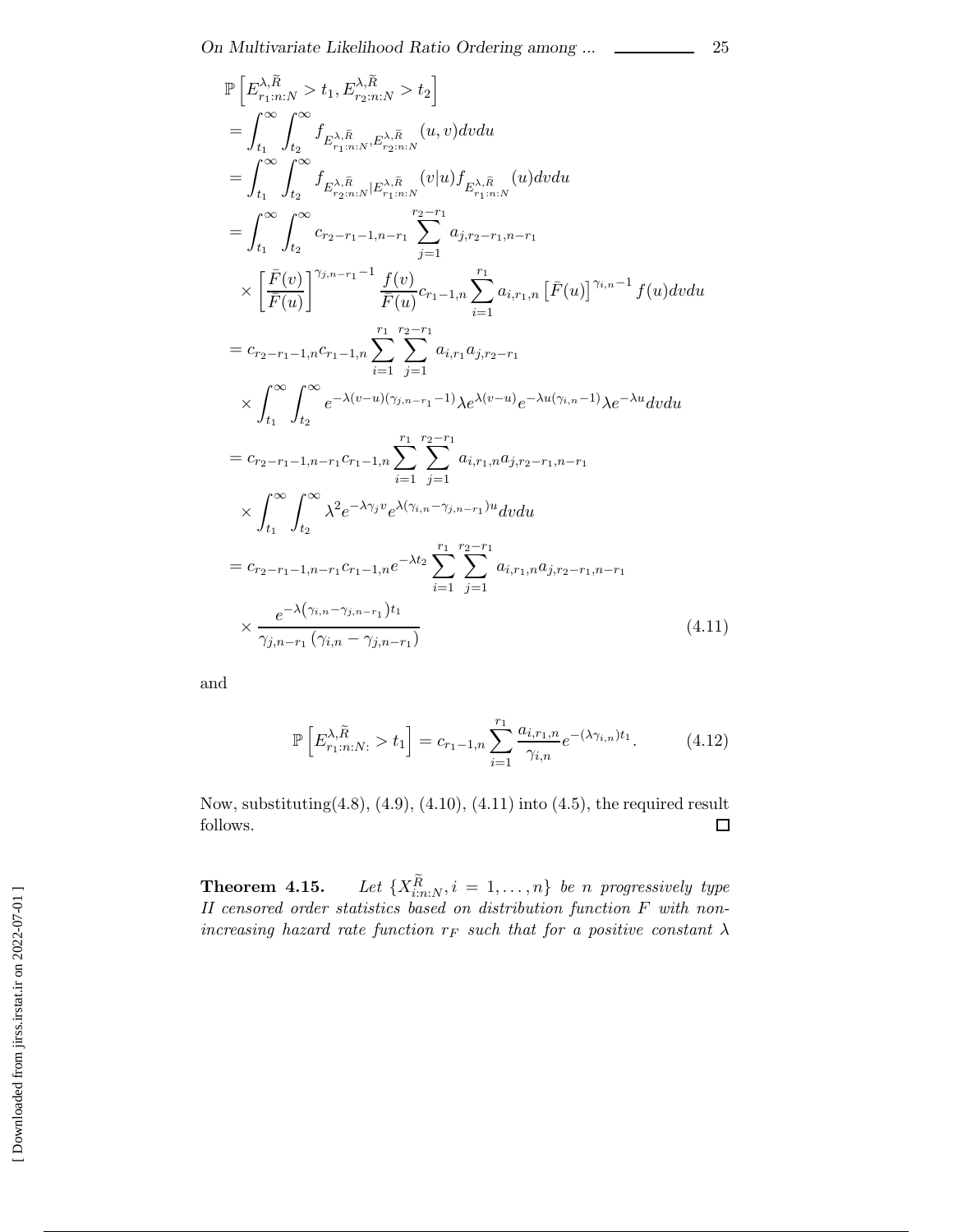*and each*  $x > 0$ ,  $r_F(x) \geq \lambda$ *. Let also* 

$$
\widetilde{R} = (\overbrace{R_1, R_1, \cdots, R_1}^{r_1-1}, R^{(r_1)}, \overbrace{R_2, R_2, \cdots, R_2}^{r_2-r_1-1}, R^{(r_2)}, \cdots, R_{r_1-r_{r-1}-1}^{r_{r-1}-1}
$$
\n
$$
\overbrace{R_{i-1}, R_{i-1}, \cdots, R_{i-1}, R^{(r_i)}, R_{i+1}, \cdots, R_n}^{n-r_i-1}.
$$

*Then, for*  $t_1 \leq t_2$ *,* 

$$
E\left[X_{r_3:n:N}^{\tilde{R}} - t_2|X_{r_1:n:N}^{\tilde{R}} > t_1, X_{r_2:n:N}^{\tilde{R}} > t_2\right] \le
$$
  
\n
$$
\sum_{k=1}^{r_3-r_2} \frac{1}{\lambda \gamma_{k,n-r_2}} + \left[\sum_{k=1}^{r_2-r_1} \frac{1}{\lambda \gamma_{k,n-r_1}} + t_1 + \frac{\sum_{i=1}^{r_1} a_{i,r_1,n} \gamma_{i,n}^{-2} \lambda^{-1} e^{-\lambda \gamma_{i,n} t_1}}{\sum_{i=1}^{r_1} a_{i,r_1,n} \gamma_{i,n}^{-1} e^{-\lambda \gamma_{i,n} t_1}}\right]
$$
  
\n
$$
\times \left\{\frac{e^{\lambda t_2} \sum_{i=1}^{r_1} \frac{a_{i,r_1,n}}{\gamma_{i,n}} e^{-(\lambda \gamma_{i,n}) t_1}}{e^{-\lambda (\gamma_{i,n}-\gamma_{j,n-r_1}) t_1}}\right\}
$$
  
\n
$$
c_{r_2-r_1,n-r_1} \sum_{i=1}^{r_1} \sum_{j=1}^{r_2-r_1} a_{i,r_1,n} a_{j,r_2-r_1,n-r_1} \frac{e^{-\lambda (\gamma_{i,n}-\gamma_{j,n-r_1}) t_1}}{\gamma_{j,n-r_1} (\gamma_{i,n}-\gamma_{j,n-r_1})}
$$
  
\n(4.13)

*Proof.* Let  $\{E_{i:n:N}^{\lambda,R}\}$  be *n* progressive type II censored order statistics based on an exponential distribution with the hazard rate  $\lambda$ . The asbased on an exponential distribution with the hazard rate  $\lambda$ . The assumptions that  $r_F(x)$  is non-increasing in x and  $r_F(x) \geq \lambda$  implies that  $X \leq_{\text{lr}} E^{\lambda}$  (cf. Lemma 3.5 in Belzunce et al., (2001)). Using this and the sublattice  $L = [(x_{(1)},...,x_{(n)}) \in \mathbb{R}^n | x_{(i)} > t_1, x_{(j)} > t_2]$  in Theorem 2.8, where  $x_{(1)} \leq \ldots \leq x_{(n)}$ ,  $t_1, t_2 \in \mathbb{R}$  and  $t_1 \leq t_2$ , we obtain that

$$
E\left[X_{r_3:n:N}^{\widetilde{R}} - t_2 | X_{r_1:n:N}^{\widetilde{R}} > t_1, X_{r_2:n:N}^{\widetilde{R}} > t_2\right] \le
$$
  

$$
E\left[E_{r_3:n:N}^{\lambda, \widetilde{R}} - t_2 | E_{r_1:n:N}^{\lambda, \widetilde{R}} > t_1, E_{r_2:n:N}^{\lambda, \widetilde{R}} > t_2\right].
$$

Now the required results follows from Proposition 4.14.

 $\Box$ 

Moreover, the joint density function of every subset from  $X_{i:n:N}^R$ 's<br>be derived from Lemma (2.5) can be derived from Lemma (2.5).

**Remark 4.16.** In particular, the result of Theorem 4.15 can also be applied to the case when

$$
\widetilde{R} = (\overbrace{R_1, R_1, \cdots, R_1}^{r_1}, \overbrace{R_2, R_2, \cdots, R_2}^{r_2 - r_1}, \cdots, \overbrace{R_{i-1}, R_{i-1}, \cdots, R_{i-1}}^{r_1 - r_{i-1}}, \overbrace{R_{i+1}, \cdots, R_n}^{n - r_i}),
$$

which is of practical importance.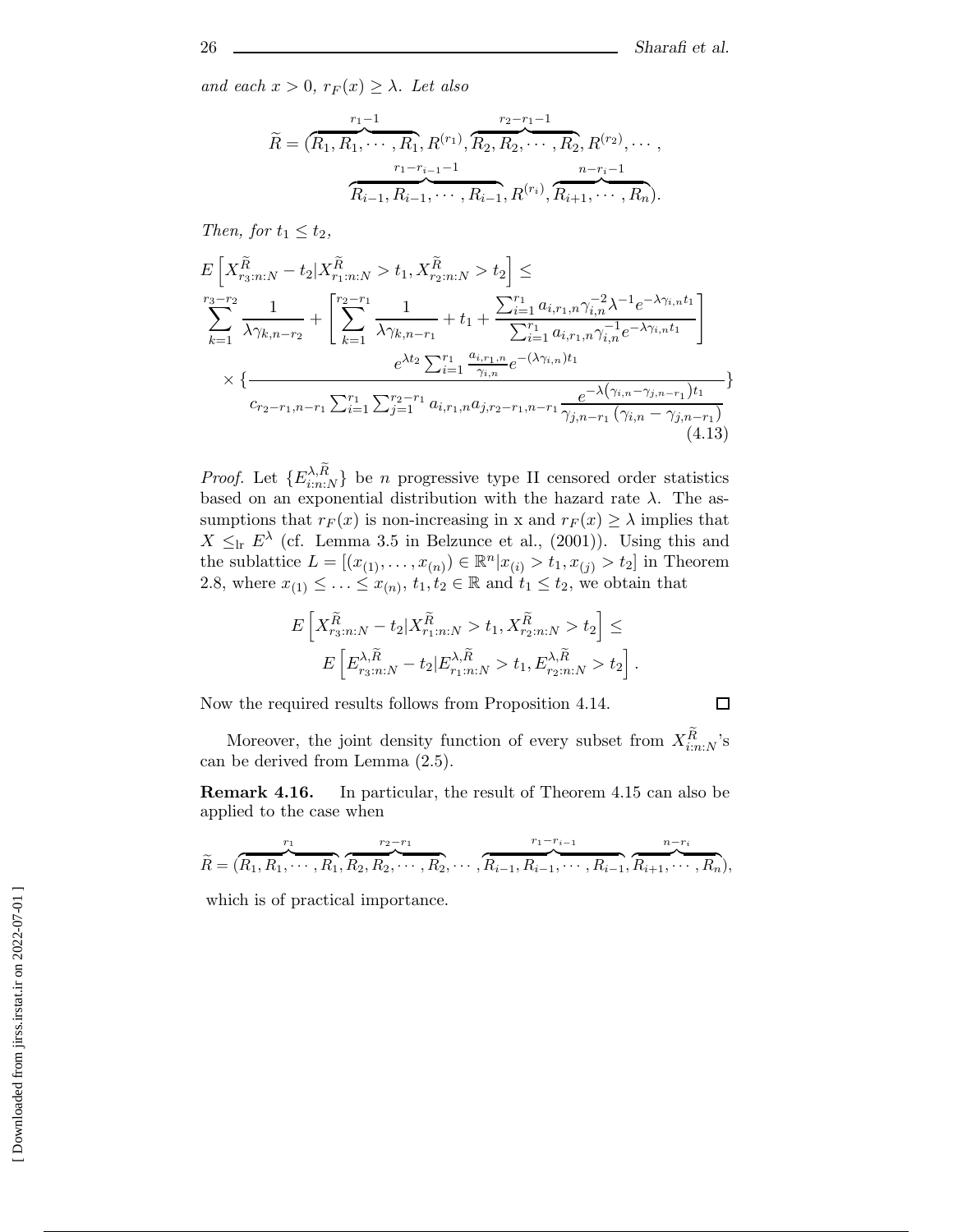## **Acknowledgments**

We are grateful to the referees and the Editor for their helpful and valuable comments that improved the presentation of this paper. The research of Baha-Eldin Khaledi is partially supported by Ordered and Spatial Data Center of Excellence of Ferdowsi University of Mashhad.

### **References**

- Balakrishnan, N. (2007), Progressive censoring methodology: an appraisal (with discussions). Test, **16**, 211-296.
- Balakrishnan, N. and Aggarwala, R. (2000), Progressive Censoring: Theory Methods and Applications. Boston: Birkhäuser.
- Balakrishnan, N., Belzunce, F., Hami, N., and Khaledi, B. (2010), Univariate and multivariate likelihood ratio ordering of generalized order statistics and associated conditional variables. Probability in the Engineering and Informational Sciences, **24**, 441-445.
- Barlow, R. E. and Proschan, F. (1981), Statistical Theory of Reliability and Life Testing. MD: To Begin With, Silver Spring.
- Belzunce, F., Lillo, R. E., Ruiz, J. M., and Shaked, M. (2001), Stochastic comparisons of nonhomogeneous processes. Probability in the Engineering and Informational Sciences, **15**, 199-224.
- Belzunce, F., Mercader, J. A., and Ruiz, J. M. (2005), Stochastic comparisons of generalized order statistics. Probability in the Engineering and Informational Sciences, **19**, 99-120.
- Fang, Z. B., Hu, T., Wu, Y. H., and Zhuang, W. (2006), Multivariate stochastic orderings of spacings of generalized order statistic. Chinese Journal of Applied Probability and Statistics, **22**, 295-303.
- Hu, T., Khaledi, B. E., and Shaked, M. (2003), Multivariate hazard rate orders. Journal of Multivariate Analysis, **84**, 173-189.
- Hu, T., Jin, W., and Khaledi, B.-E. (2007), Ordering conditional distributions of generalized order statistics. Probability in the Engineering and Informational Sciences, **21**, 401-417.
- Hu, T. and Zhuang, W. (2005), Stochastic properties of p-spacings of generalized order statistics. Probability in the Engineering and Informational Sciences, **19**, 257-276.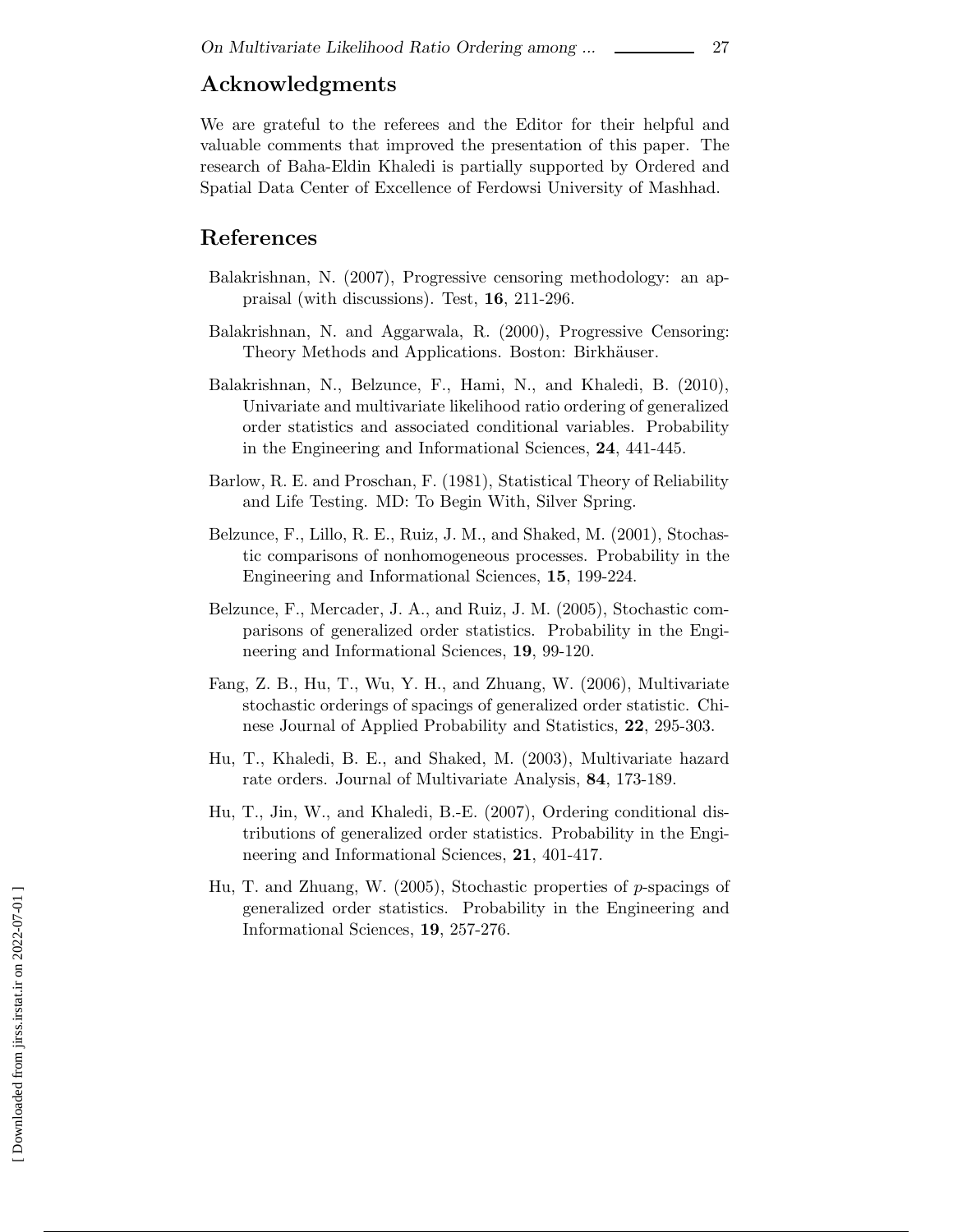- Hu, T. and Zhuang, W. (2006), Stochastic orderings between p-spacings of generalized order statistics from two samples. Probability in the Engineering and Informational Sciences, **20**, 465-479.
- Kamps, U. (1995a), A Concept of Generalized Order Statistics, Stuttgart: Teubner.
- Kamps, U. (1995b), A concept of generalized order statistics. Journal of Statistical Planning and Inference, **48**, 1-23.
- Karlin, S. (1968), Total Positivity. Stanford University Press, Palo Alto, California.
- Karlin, S. and Rinott, Y. (1980), Classes of orderings of measures and related correlation inequalities I. Multivariate totally positive distributions, Journal of Multivariate Analysis, **10**, 467-498.
- Khaledi, B. E. (2005), Some new results on stochastic comparisons between generalized order statistics. Journal of the Iranian Statistical Society, **4**, 35-49.
- Khaledi, B. E., Amiripour, F., Hu, T ,and Shojaei, R. (2009), Some new results on stochastic comparisons of record values. Communications in Statistics - Theory and Methods, **38**, 2056-2066.
- Khaledi, B. E. and Kochar, S. C. (2005), Dependence orderings for generalized order statistics. Statistics & Probability Letters, **73**, 357-367.
- Khaledi, B. E. and Shaked, M. (2007), Ordering conditional lifetimes of coherent systems. Journal of Statistical Planning and Inference, **137**, 1173-1184.
- Khaledi, B. E. and Shojaei, R. (2007), On stochastic orderings between residual record values. Statistics & Probability Letters, **77**, 1467- 1472.
- Li, X. and Zhao, P. (2008), Stochastic comparison on general inactivity time and general residual life of  $k$ -out-of-n systems. Communications in Statistics - Simulation and Computation, **37**, 1005-1019.
- Righter, R. and Shanthikumar, J. G. (1992), Extremal properties of the FIFO discipline in queueing networks. Journal of Applied Probability, **29**, 967-978.